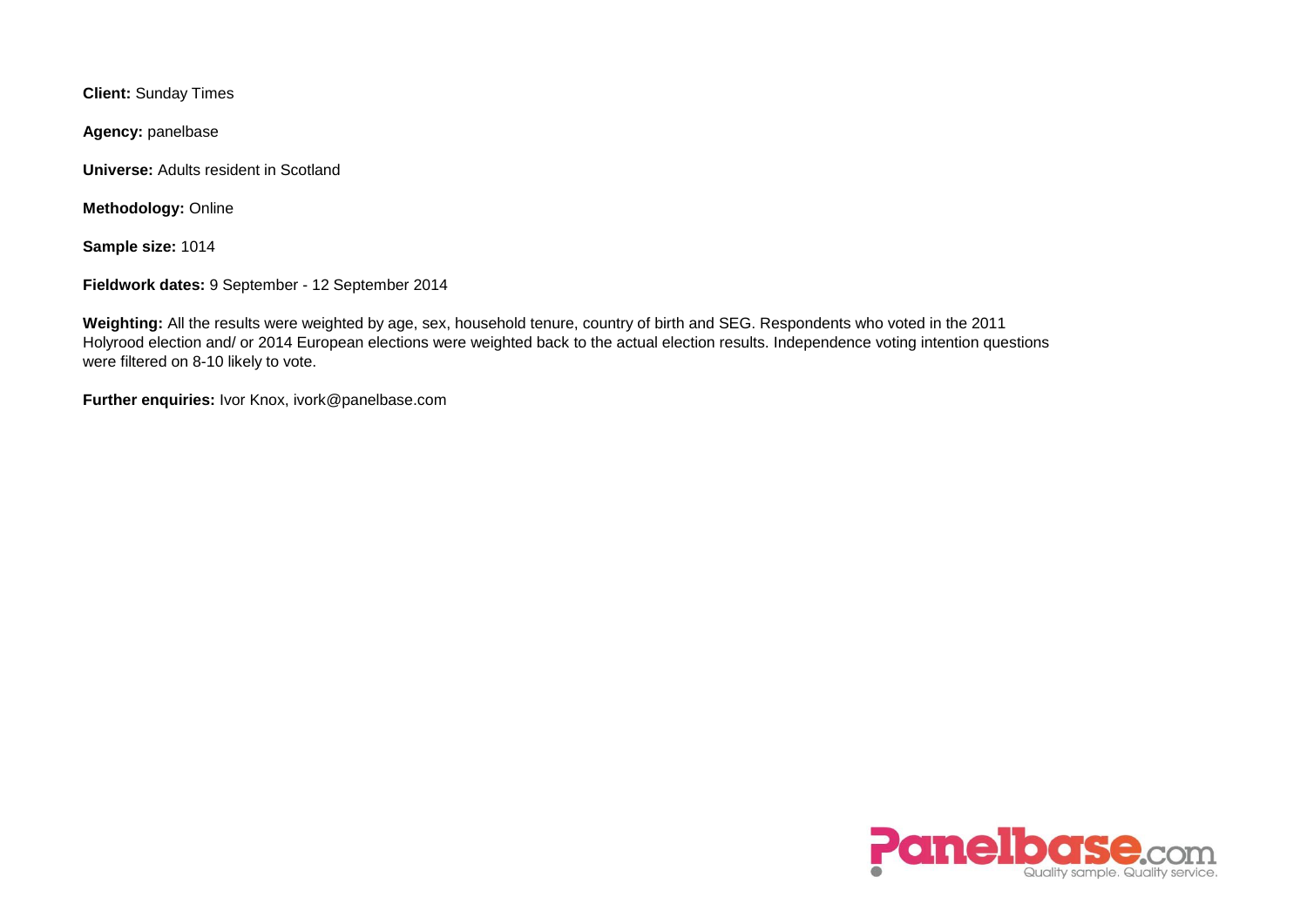|                                                                       |                                                               | Total  |        | Should Scotland be an  |        |                |        | Gender         |           | Age       |        |                 |        |                 | Age X Sex |           |        | <b>SEG</b>       |                   |
|-----------------------------------------------------------------------|---------------------------------------------------------------|--------|--------|------------------------|--------|----------------|--------|----------------|-----------|-----------|--------|-----------------|--------|-----------------|-----------|-----------|--------|------------------|-------------------|
|                                                                       |                                                               |        |        | independent country?   |        |                |        |                |           |           |        |                 |        |                 |           |           |        |                  |                   |
|                                                                       |                                                               |        | Yes    | No                     | Undec  | Will not       | Male   | Female         | $16 - 34$ | $35 - 54$ | $55+$  | Male 16 Male 35 |        | Male            | Female    | Female    | Female | ABC <sub>1</sub> | C <sub>2</sub> DE |
|                                                                       |                                                               |        |        |                        | ded    | vote           |        |                |           |           |        | 34              | 54     | $55+$           | 16-34     | $35 - 54$ | $55+$  |                  |                   |
|                                                                       | Base all weighted                                             | 1014   | 452    | 455                    | 99     |                | 486    | 528            | 302       | 346       | 365    | 150             | 169    | 167             | 152       | 177       | 198    | 462              | 552               |
|                                                                       | Unweighted                                                    | 1014   | 448    | 463                    | 93     | 10             | 449    | 565            | 181       | 368       | 465    | 49              | 163    | 237             | 132       | 205       | 228    | 572              | 441               |
|                                                                       |                                                               | 100.0% | 00.0%  | 100.0%                 | 100.0% | 100.0%         | 100.0% | 100.0%         | 100.0%    | 100.0%    | 100.0% | 100.0%          | 100.0% | 100.0%          | 100.0%    | 100.0%    | 100.0% | 100.0%           | 100.0%            |
| S3. There will be a referendum                                        | Base: Likely voters weighted                                  | 928    | 427    | 437                    | 63     |                | 441    | 486            | 264       | 314       | 350    | 130             | 154    | 158             | 133       | 161       | 193    | 440              | 488               |
| on an independent Scotland on                                         | Unweighted                                                    | 934    | 430    | 445                    | 59     |                | 416    | 518            | 155       | 331       | 448    | 42              | 147    | 227             | 113       | 184       | 221    | 540              | 393               |
| the 18th of September. How do<br>vou intend to vote in response to    | Yes                                                           | 427    | 427    |                        |        |                | 221    | 207            | 139       | 164       | 124    | 81              | 91     | 49              | 58        | 73        | 75     | 178              | 250               |
| the question: Should Scotland                                         |                                                               | 46.1%  | 100.0% |                        |        |                | 50.0%  | 42.5%          | 52.8%     | 52.3%     | 35.4%  | 62.4%           | 59.1%  | 30.9%           | 43.3%     | 45.8%     | 39.2%  | 40.4%            | 51.2%             |
| be an independent country?                                            | No                                                            | 437    |        | 437                    |        |                | 195    | 242            | 103       | 133       | 201    | 39              | 58     | 98              | 64        | 76        | 103    | 234              | 203               |
|                                                                       |                                                               | 47.1%  |        | 100.0%                 |        |                | 44.2%  | 49.8%          | 39.1%     | 42.5%     | 57.3%  | 30.0%           | 37.6%  | 62.3%           | 48.1%     | 47.2%     | 53.2%  | 53.2%            | 41.7%             |
|                                                                       | <b>Undecided</b>                                              | 63     |        |                        | 63     |                | 26     | 37             | 21        | 16        | 25     | 10              |        | 11              | 11        | 11        | 15     | 28               | 35                |
|                                                                       |                                                               | 6.8%   |        |                        | 100.0% |                | 5.8%   | 7.7%           | 8.1%      | 5.2%      | 7.3%   | 7.6%            | 3.3%   | 6.8%            | 8.6%      | 7.0%      | 7.6%   | 6.4%             | 7.2%              |
| S3. There will be a referendum                                        | Base: Likely voters excluding undecided weighted              | 865    | 427    | 437                    |        |                | 416    | 449            | 242       | 298       | 325    | 121             | 148    | 147             | 122       | 149       | 178    | 412              | 453               |
| on an independent Scotland on                                         | Unweighted                                                    | 875    | 430    | 445                    |        |                | 396    | 479            | 141       | 315       | 419    | 39              | 141    | 216             | 102       | 174       | 203    | 510              | 364               |
| the 18th of September. How do<br>vou intend to vote in response to    | Yes                                                           | 427    | 427    |                        |        |                | 221    | 207            | 139       | 164       | 124    | $\overline{81}$ | 91     | 49              | 58        | 73        | 75     | 178              | 250               |
| the question: Should Scotland                                         |                                                               | 49.4%  | 100.0% |                        |        |                | 53.1%  | 46.0%          | 57.4%     | 55.2%     | 38.2%  | 67.6%           | 61.1%  | 33.1%           | 47.3%     | 49.2%     | 42.4%  | 43.2%            | 55.1%             |
| be an independent country?                                            | No                                                            | 437    |        | 437                    |        |                | 195    | 242            | 103       | 133       | 201    | 39              | 58     | 98              | 64        | 76        | 103    | 234              | 203               |
|                                                                       |                                                               | 50.6%  |        | 100.0%                 |        |                | 46.9%  | 54.0%          | 42.6%     | 44.8%     | 61.8%  | 32.4%           | 38.9%  | 66.9%           | 52.7%     | 50.8%     | 57.6%  | 56.8%            | 44.9%             |
| Q1. If you could have the choice                                      | Base: All weighted                                            | 1014   | 452    | 455                    | 99     |                | 486    | 528            | 302       | 346       | 365    | 150             | 169    | 167             | 152       | 177       | 198    | 462              | 552               |
| of Scottish independence or                                           | Unweighted                                                    | 1014   | 448    | 463                    | 93     | 10             | 449    | 565            | 181       | 368       | 465    | 49              | 163    | 237             | 132       | 205       | 228    | 572              | 441               |
| increased devolution to the                                           | Scottish Independence                                         | 423    | 406    |                        | 12     | 5              | 215    | 208            | 141       | 166       | 116    | 77              | 90     | 48              | 64        | 76        | 68     | 166              | 257               |
| Scottish parliament or<br>maintaining the Scottish                    |                                                               | 42%    | 90%    |                        | 12%    | 61%            | 44%    | 39%            | 47%       | 48%       | 32%    | 51%             | 53%    | 29%             | 42%       | 43%       | 34%    | 36%              | 47%               |
| parliament's existing powers                                          | Increased devolution                                          | 352    | 41     | 277                    | 33     |                | 173    | 179            | 91        | 109       | 151    | 46              | 52     | $\overline{75}$ | 46        | 57        | 76     | 188              | 164               |
| which would you choose?                                               |                                                               | 35%    | 9%     | 61%                    | 34%    |                | 36%    | 34%            | 30%       | 32%       | 41%    | 30%             | 31%    | 45%             | 30%       | 32%       | 38%    | 41%              | 30%               |
|                                                                       | Maintain existing powers                                      | 163    |        | 155                    |        |                | 67     | 96             | 33        | 53        | 77     | 13              | 20     | 35              | 20        | 33        | 42     | 87               | 76                |
|                                                                       |                                                               | 16%    |        | 34%                    | 8%     | 11%            | 14%    | 18%            | 11%       | 15%       | 21%    | 9%              | 12%    | 21%             | 13%       | 19%       | 21%    | 19%              | 14%               |
|                                                                       | Would not vote                                                | 13     |        | $\boldsymbol{\Lambda}$ |        |                |        |                | 8         |           | 3      |                 |        | 3               |           |           |        | -4               | 12                |
|                                                                       |                                                               | 1%     |        | 1%                     | 7%     | 25%            | 2%     | 1%             | 3%        | 1%        | 1%     | 3%              | 1%     | 2%              | 2%        | 1%        |        | 0%               | 2%                |
|                                                                       | Don't know                                                    | 63     |        | 19                     | 39     | $\Omega$       | 21     | 41             | 29        | 15        | 19     | 10              | 5      |                 | 19        | 10        | 13     | 20               | 42                |
|                                                                       |                                                               | 6%     | 1%     | 4%                     | 39%    | 4%             | 4%     | 8%             | 10%       | 4%        | 5%     | 7%              | 3%     | 4%              | 12%       | 6%        | 6%     | 4%               | 8%                |
| Q2. Imagine that Scotland votes                                       | Base: All weighted                                            | 1014   | 452    | 455                    | 99     | $\mathbf{a}$   | 486    | 528            | 302       | 346       | 365    | 150             | 169    | 167             | 152       | 177       | 198    | 462              | 552               |
| NO this September but the                                             | Unweighted                                                    | 1014   | 448    | 463                    | 93     | 10             | 449    | 565            | 181       | 368       | 465    | 49              | 163    | 237             | 132       | 205       | 228    | 572              | 441               |
| result is fairly close, with at least<br>45% voting Yes, do you think | The matter should be considered settled, and there should not | 366    | 35     | 316                    | 14     | $\overline{1}$ | 159    | 207            | 71        | 112       | 183    | 31              | 46     | 82              | 41        | 66        | 101    | 182              | 184               |
|                                                                       | be another referendum on independence                         | 36%    | 8%     | 69%                    | 14%    | 11%            | 33%    | 39%            | 24%       | 32%       | 50%    | 21%             | 27%    | 49%             | 27%       | 37%       | 51%    | 39%              | 33%               |
|                                                                       | There should be another referendum on independence, but not   | 100    | 39     | 53                     |        |                | 60     | 4 <sup>1</sup> | 41        | 20        | 40     | 27              | 10     | 23              | 14        | 10        | 16     | 61               | 39                |
|                                                                       | for at least 20 or 30 years                                   | 10%    | 9%     | 12%                    | 8%     | 11%            | 12%    | 8%             | 14%       | 6%        | 11%    | 18%             | 6%     | 14%             | 9%        | 6%        | 8%     | 13%              | 7%                |
|                                                                       | There should be another referendum on independence, but not   | 102    | 47     | 38                     | 16     |                | 58     | 44             | 41        | 29        | 31     | 24              | 15     | 19              | 17        | 15        | 12     | 48               | 53                |
|                                                                       | for at least 10 or 15 years                                   | 10%    | 10%    | 8%                     | 17%    | 10%            | 12%    | 8%             | 14%       | 8%        | 9%     | 16%             | 9%     | 11%             | 11%       | 8%        | 6%     | 11%              | 10%               |
|                                                                       | There should be another referendum on independence within     | 355    | 295    | 27                     | 31     |                | 170    | 186            | 109       | 154       | 92     | 54              | 82     | 34              | 55        | 72        | 58     | 139              | 217               |
|                                                                       | 10 years                                                      | 35%    | 65%    | 6%                     | 31%    | 21%            | 35%    | 35%            | 36%       | 45%       | 25%    | 36%             | 49%    | 20%             | 36%       | 41%       | 30%    | 30%              | 39%               |
|                                                                       | Don't know                                                    | 91     | 36     | 22                     | 29     |                | 41     | 50             | 40        | 31        | 20     | 15              | 17     |                 | 25        | 15        | 11     | 32               | 59                |
|                                                                       |                                                               | 9%     | 8%     | 5%                     | 30%    | 48%            | 8%     | 10%            | 13%       | 9%        | 5%     | 10%             | 10%    | 5%              | 16%       | 8%        | 5%     | 7%               | 11%               |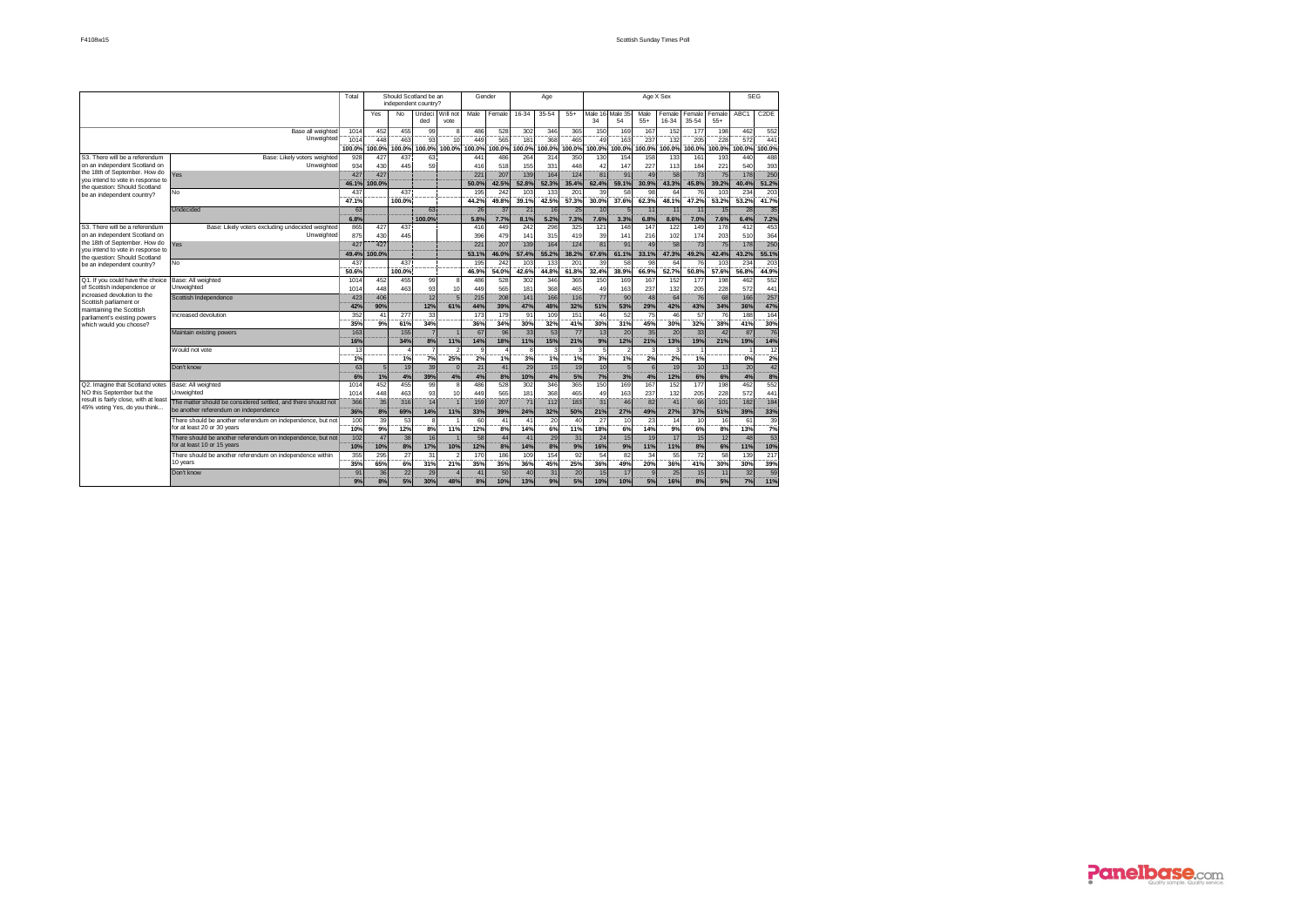|                                                                    |                                                                                            | Total        |                  |             |                   |              | 2011 Constituency vote  |                 |                         |                 |                             | Country of birth |               |                  |                        |                          | <b>EU Election</b>   |                     |                       |                      |                  |
|--------------------------------------------------------------------|--------------------------------------------------------------------------------------------|--------------|------------------|-------------|-------------------|--------------|-------------------------|-----------------|-------------------------|-----------------|-----------------------------|------------------|---------------|------------------|------------------------|--------------------------|----------------------|---------------------|-----------------------|----------------------|------------------|
|                                                                    |                                                                                            |              | Conser<br>vative | abour       | I iberal<br>Democ | SNP          | Other                   | Did not<br>vote | Can't<br>remem          | Not<br>eligible | Scotlar<br>$\mathbf d$      | Englan<br>d      | All<br>others | Conser<br>vative | about                  | Libera<br>Democr         | Greens               | SNP                 | UKIP                  | Other                | Did not<br>vote/ |
|                                                                    | Base all weighted                                                                          | 1014         | 110              | 251         | 63                | 360          |                         | 146             | 59                      | 17              | 842                         | 91               | 81            | 130              | 196                    | 54                       | 61                   | 220                 | 79                    | 17                   | 257              |
|                                                                    | Unweighted                                                                                 | 1014         | 134              | 212         | 62                | 345          | 38                      | 146             | 59                      | 17              | 788                         | 157              | 68            | 113              | 187                    | 47                       | 60                   | 268                 | 70                    | 12                   | 257              |
|                                                                    |                                                                                            | 100.0%       | 00.0%            | 100.0%      | 100.0%            | 100.0%       | 100.0%                  | 100.0%          | 100.0%                  | 100.0%          | 100.0%                      | 100.0%           | 100.0%        | 100.0%           | 100.0%                 | 100.0%                   | 100.0%               | 100.0%              | 100.0%                | 100.0%               | 100.0%           |
| S3. There will be a referendum<br>on an independent Scotland on    | Base: Likely voters weighted<br>Unweighted                                                 | 928          | 107              | 240         | 62                | 340          |                         | 108             | 48                      | 14              | 780                         | 85               | 62            | 126              | 183                    | 52                       | 60                   | 215                 | 75                    |                      | 202              |
| the 18th of September. How do                                      |                                                                                            | 934          | 131              | 203         | 61                | 332          | 37                      | 110             | 49                      | 10              | 738                         | 144              | 51            | 110              | 176                    | 45                       | 59                   | 263                 | 67                    | $\ddot{\phantom{1}}$ | 204              |
| vou intend to vote in response to                                  | Yes                                                                                        | 427<br>46.1% | 4.0%             | 73<br>30.6% | 10<br>16.2%       | 272          | 5<br>61.0%              | 48<br>44.2%     | 18.1%                   | 39.3%           | 382<br>49.0%                | 27<br>32.0%      | 18<br>28.8%   | 0.7%             | 43<br>23.4%            |                          | 47<br>77.1%          | 199<br><b>92.4%</b> | 37<br>49.6%           | 18.6%                | 90<br>44.2%      |
| the question: Should Scotland                                      | No                                                                                         | 437          | 101              | 147         | 50                | 80.2%<br>54  |                         | 56              | $\overline{20}$         |                 | 350                         | 53               | 34            | 120              | 126                    | 17.3%<br>43              | 12                   | 12                  | 32                    |                      | 86               |
| be an independent country?                                         |                                                                                            | 47.1%        | 94.4%            | 61.2%       | 81.3%             | 15.9%        | 21.5%                   | 52.0%           | 42.4%                   | 44.0%           | 44.9%                       | 61.5%            | 55.3%         | 94.7%            | 68.9%                  | 81.7%                    | 19.2%                | 5.5%                | 42.3%                 | 56.4%                | 42.6%            |
|                                                                    | Undecided                                                                                  | 63<br>6.8%   | 1.6%             | 20<br>8.2%  | 2.5%              | 13<br>3.9%   | 17.5%                   | 3.8%            | 1 <sup>5</sup><br>39.5% | 16.6%           | $\overline{\Delta}$<br>6.1% | 6.5%             | 15.9%         | 4.6%             | 1 <sub>1</sub><br>7.7% | 1.1%                     | 3.7%                 | 2.1%                | 8.0%                  | 25.0%                | 27<br>13.1%      |
| S3. There will be a referendum                                     | Base: Likely voters excluding undecided weighted                                           | 865          | 106              | 220         | 60                | 326          |                         | 104             | 29                      | 12              | 732                         | 80               | 52            | 121              | 169                    | 52                       | 58                   | 211                 | 69                    | 10                   | 176              |
| on an independent Scotland on                                      | Unweighted                                                                                 | 875          | 130              | 189         | 58                | 318          | 32                      | 105             | 34                      |                 | 695                         | 135              | 44            | 107              | 166                    | 44                       | 55                   | 256                 | 61                    |                      | 178              |
| the 18th of September. How do                                      | Yes                                                                                        | 427          |                  | 73          | 10                | 272          |                         | 48              |                         |                 | 382                         | 27               | 18            |                  | 4 <sup>5</sup>         |                          | 47                   | 199                 | 37                    |                      | 90               |
| vou intend to vote in response to                                  |                                                                                            | 49.4%        | 4.1%             | 33.3%       | 16.6%             | 83.4%        | 73.9%                   | 45.9%           | 29.9%                   | 47.2%           | 52.2%                       | 34.2%            | 34.2%         | 0.7%             | 25.3%                  | 17.5%                    | 80.1%                | 94.4%               | 54.0%                 | 24.8%                | 50.9%            |
| the question: Should Scotland<br>be an independent country?        | No                                                                                         | 437          | 101              | 147         | 50                | 54           |                         | 56              | $\overline{20}$         |                 | 350                         | 53               | 34            | 120              | 126                    | A.                       | 12                   | 12                  | 32                    |                      | 86               |
|                                                                    |                                                                                            | 50.6%        | 95.9%            | 66.7%       | 83.4%             | 16.6%        | 26.1%                   | 54.1%           | 70.1%                   | 52.8%           | 47.8%                       | 65.8%            | 65.8%         | 99.3%            | 74.7%                  | 82.5%                    | 19.9%                | 5.6%                | 46.0%                 | 75.2%                | 49.1%            |
| Q1. If you could have the choice                                   | Base: All weighted                                                                         | $101 -$      | 110              | 251         | 63                | 360          |                         | 146             | 59                      | 17              | 842                         | 91               | 81            | 130              | 196                    | 54                       | 61                   | 220                 | 79                    | 17                   | 257              |
| of Scottish independence or                                        | Unweighted                                                                                 | 1014         | 134              | 212         | 62                | 345          | 38                      | 146             | 59                      | 17              | 788                         | 157              | 68            | 113              | 187                    | 47                       | 60                   | 268                 | 70                    | 12                   | 257              |
| increased devolution to the<br>Scottish parliament or              | Scottish Independence                                                                      | 423          | $\epsilon$       | 72          | 6                 | 261          | 5                       | 55              | 12                      |                 | 377                         | 28               | 18            |                  | 43                     |                          | 46                   | 192                 | 35                    |                      | 101              |
| maintaining the Scottish                                           |                                                                                            | 42%          | 5%               | 29%         | 10%               | 73%          | 51%                     | 38%             | 20%                     | 44%             | 45%                         | 31%              | 22%           | 1%               | 22%                    | 6%                       | 75%                  | 87%                 | 44%                   | 14%                  | 39%              |
| parliament's existing powers                                       | Increased devolution                                                                       | 352          | 56               | 118         | 36                | 80           |                         | 46              | 12                      |                 | 291                         | 33               | 28            | 76               | 98                     | $\overline{33}$          |                      | 24                  | $\overline{27}$       |                      | 79               |
| which would you choose?                                            |                                                                                            | 35%          | 51%              | 47%         | 58%               | 22%          | 22%                     | 32%             | 20%                     | 13%             | 35%                         | 37%              | 34%           | 59%              | 50%                    | 61%                      | 14%                  | 11%                 | 34%                   | 41%                  | 31%              |
|                                                                    | Maintain existing powers                                                                   | 163<br>16%   | 49<br>45%        | 43<br>17%   | 17<br>27%         | 11<br>3%     | 13%                     | 21<br>15%       | 14<br>24%               | 38%             | 117<br>14%                  | 23<br>26%        | 22<br>27%     | 50<br>39%        | 38<br>19%              | 15<br>27%                | 6<br>9%              | $\Omega$<br>0%      | 15<br>19%             | 37%                  | 33<br>13%        |
|                                                                    | Would not vote                                                                             | 13           |                  |             |                   |              |                         | 10              |                         | C               |                             |                  |               |                  |                        |                          |                      |                     |                       |                      | 11               |
|                                                                    |                                                                                            | 1%           |                  | 1%          |                   |              |                         | 7%              | 1%                      | 3%              | 1%                          | 1%               | 7%            |                  | 2%                     |                          |                      |                     |                       |                      | 4%               |
|                                                                    | Don't know                                                                                 | 63           |                  | 16          | $\mathbf{3}$      | $\mathbf{a}$ |                         | 14              | 21                      | $\mathfrak{c}$  | 50                          | 5                |               |                  | 14                     |                          |                      |                     | $\overline{2}$        |                      | 33               |
|                                                                    |                                                                                            | 6%           |                  | 6%          | 5%                | 2%           | 14%                     | 10%             | 35%                     | 2%              | 6%                          | 6%               | 10%           | 2%               | 7%                     | 7%                       | 1%                   | 2%                  | 3%                    | 7%                   | 13%              |
| Q2. Imagine that Scotland votes                                    | Base: All weighted                                                                         | 1014         | 110              | 251         | 63                | 360          | q                       | 146             | 59                      | 17              | 842                         | 91               | 81            | 130              | 196                    | 54                       | 61                   | 220                 | 79                    | 17                   | 257              |
| NO this September but the<br>result is fairly close, with at least | Unweighted                                                                                 | 1014         | 134              | 212         | 62                | 345          | 38                      | 146             | 59                      | 17              | 788                         | 157              | 68            | 113              | 187                    | 47                       | 60                   | 268                 | 70                    | 12                   | 257              |
| 45% voting Yes, do you think                                       | The matter should be considered settled, and there should not                              | 366          | 90               | 113         | 41                | 53           | $\overline{\mathbf{a}}$ | 42              | 20                      |                 | 300                         | 37               | 28            | 107              | 93                     | 32                       | $\overline{6}$       | 22                  | 35                    |                      | 64               |
|                                                                    | be another referendum on independence                                                      | 36%          | 82%              | 45%         | 65%               | 15%          | 31%                     | 29%             | 33%                     | 28%             | 36%                         | 41%              | 35%           | 83%              | 48%                    | 59%                      | 11%                  | 10%                 | 44%                   | 40%                  | 25%              |
|                                                                    | There should be another referendum on independence, but not<br>for at least 20 or 30 years | 100          |                  | 25          | 6                 | 41           | $\Omega$                |                 |                         | $\Delta$        | 73                          |                  | 18            |                  | 24                     | 10                       |                      | 13                  |                       |                      | 27               |
|                                                                    |                                                                                            | 10%<br>102   | 8%               | 10%<br>31   | 10%               | 11%<br>38    | 4%<br>$\Omega$          | 5%<br>19        | 14%                     | 22%             | 9%                          | 10%<br>11        | 23%           | 7%               | 12%                    | 19%                      | 9%<br>$\overline{3}$ | 6%                  | 10%<br>$\overline{a}$ | 18%                  | 11%<br>36        |
|                                                                    | There should be another referendum on independence, but not<br>for at least 10 or 15 years |              |                  |             | 5%                |              | 5%                      |                 |                         |                 | 83                          |                  |               | 5%               | 21                     | 5%                       | 5%                   | 24                  |                       |                      |                  |
|                                                                    | There should be another referendum on independence within                                  | 10%<br>355   | 4%<br>$\epsilon$ | 12%<br>55   | $\overline{9}$    | 11%<br>208   | $\overline{a}$          | 13%<br>57       | 9%<br>10                | 4%<br>-6        | 10%<br>311                  | 12%<br>30        | 10%<br>15     | 6                | 11%<br>38              |                          | 42                   | 11%<br>150          | 11%<br>21             | 1%                   | 14%<br>83        |
|                                                                    | 10 years                                                                                   | 35%          | 6%               | 22%         | 15%               | 58%          | 56%                     | 39%             | 16%                     | 34%             | 37%                         | 33%              | 18%           | 5%               | 20 <sup>o</sup>        | 13%                      | 69%                  | 68%                 | 27%                   | 41%                  | 33%              |
|                                                                    | Don't know                                                                                 | 91           |                  | 27          | $\mathbf{3}$      | 20           | $\Omega$                | 21              | 16                      | 2               | 75                          |                  | 12            |                  | 19                     | $\overline{\phantom{a}}$ | $\overline{A}$       | 12                  | $\overline{7}$        |                      | 46               |
|                                                                    |                                                                                            | 9%           | 1%               | 11%         | 5%                | 6%           | 5%                      | 14%             | 27%                     | 12%             | 9%                          | 5%               | 15%           | 1%               | 10%                    | 4%                       | 7%                   | 5%                  | 9%                    |                      | 18%              |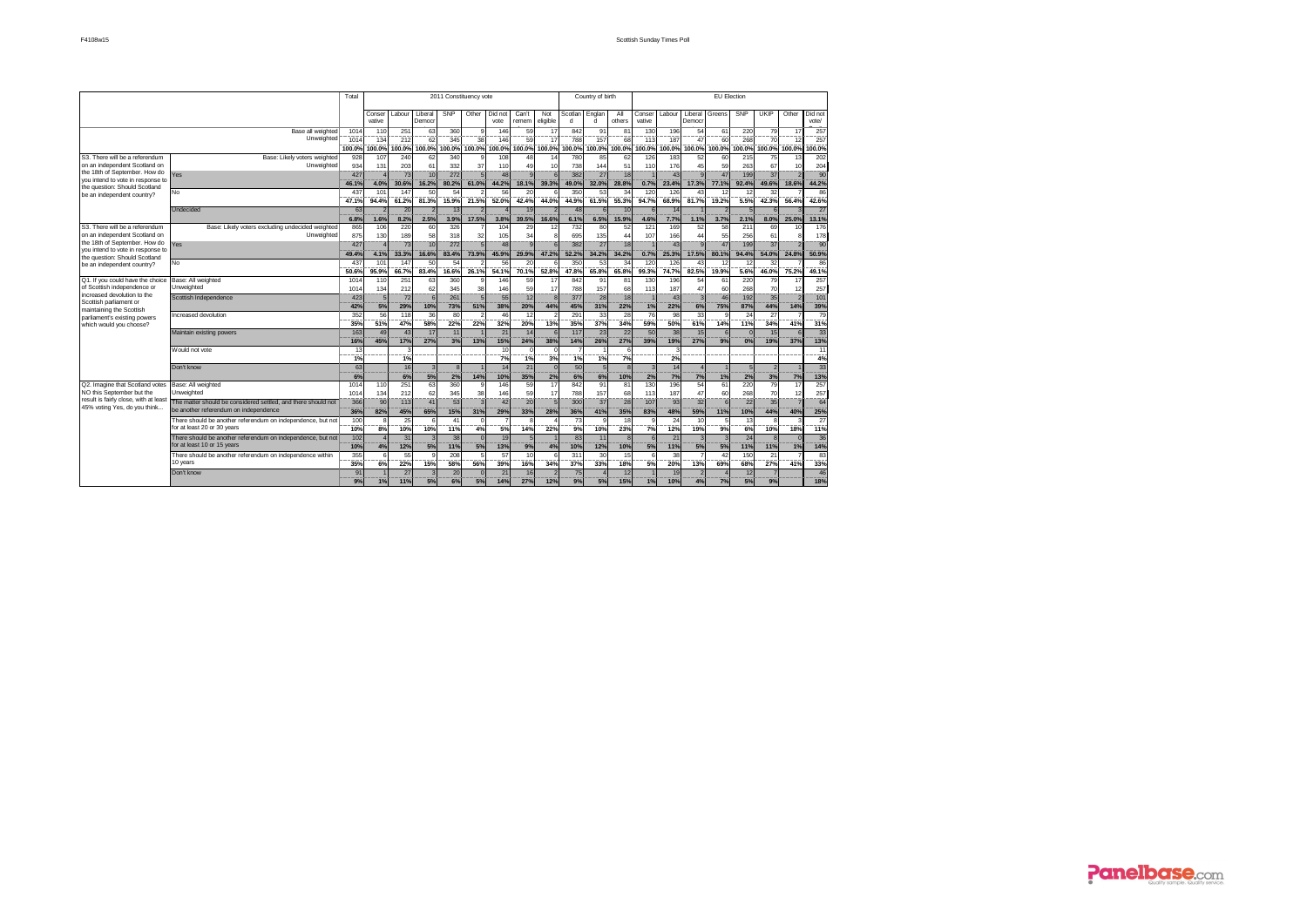|                                                                       |                                  | Total          |               |               | Should Scotland be an<br>independent country? |                       | Gender        |               |               | Age           |               |                          |                       | Age X Sex       |                     |                     |                 | <b>SEG</b>       |                   |
|-----------------------------------------------------------------------|----------------------------------|----------------|---------------|---------------|-----------------------------------------------|-----------------------|---------------|---------------|---------------|---------------|---------------|--------------------------|-----------------------|-----------------|---------------------|---------------------|-----------------|------------------|-------------------|
|                                                                       |                                  |                | Yes           | No            | Undeci<br>ded                                 | Will not<br>vote      | Male          | Female        | $16 - 34$     | $35 - 54$     | $55+$         | 34                       | Male 16-Male 35<br>54 | Male<br>$55+$   | Female<br>$16 - 34$ | Female<br>$35 - 54$ | Female<br>$55+$ | ABC <sub>1</sub> | C <sub>2</sub> DE |
|                                                                       | Base all weighted                | 1014           | 452           | 455           | 99                                            | $\mathbf{a}$          | 486           | 528           | 302           | 346           | 365           | 150                      | 169                   | 167             | 152                 | 177                 | 198             | 462              | 552               |
|                                                                       | Unweighted                       | 1014<br>100.0% | 448<br>100.0% | 463<br>100.0% | 9<br>100.0%                                   | 10<br>100.0%          | 449<br>100.0% | 565<br>100.0% | 181<br>100.0% | 368<br>100.0% | 465<br>100.0% | 4 <sup>c</sup><br>100.0% | 163<br>100.0%         | 237<br>100.0%   | 132<br>100.0%       | 205<br>100.0%       | 228<br>100.0%   | 572<br>100.0%    | 441<br>100.0%     |
| Q3a. What do you think are the                                        | Base: All weighted               | 1014           | 452           | 455           | 99                                            |                       | 486           | 528           | 302           | 346           | 365           | 150                      | 169                   | 167             | 152                 | 177                 | 198             | 462              | 552               |
| greatest risks in Scotland                                            | Unweighted                       | 1014           | 448           | 463           | 93                                            | 10                    | 449           | 565           | 181           | 368           | 465           | 49                       | 163                   | 237             | 132                 | 205                 | 228             | 572              | 441               |
| becoming independent? Please<br>answer for each statement below       | - Very unlikely to happen        | 230            | 212           | 14            |                                               |                       | 147           | 83            | 79            | 89            | 62            | 58                       | 57                    | 32              | 21                  | 32                  | 30              | 77               | 152               |
| where 1 means it is very unlikely                                     |                                  | 23%            | 47%           | 3%            | 4%                                            |                       | 30%           | 16%           | 26%           | 26%           | 17%           | 39%                      | 34%                   | 19%             | 14%                 | 18%                 | 15%             | 17%              | 28%               |
| to happen and 5 means it is very                                      |                                  | 135            | 117           |               | 10                                            |                       | 58            | 78            | 44            | 47            | 44            | 24                       | 19                    | 14              | 20                  | 28                  | 30              | 65               | 70                |
| likely to happen  The Scottish<br>economy would be worse off          |                                  | 13%<br>208     | 26%<br>94     | 2%<br>47      | 10%<br>61                                     | $6\overline{6}$       | 12%<br>84     | 15%<br>124    | 15%<br>71     | 14%<br>80     | 12%<br>58     | 16%<br>26                | 11%<br>33             | 8%<br>25        | 13%<br>45           | 16%<br>47           | 15%<br>33       | 14%<br>87        | 13%<br>121        |
|                                                                       |                                  | 21%            | 21%           | 10%           | 62%                                           | 71%                   | 17%           | 24%           | 23%           | 23%           | 16%           | 17%                      | 20%                   | 15%             | 30%                 | 26%                 | 17%             | 19%              | 22%               |
|                                                                       |                                  | 161            | 22            | 121           | 16                                            | $\mathfrak{p}$        | 75            | 86            | 41            | 52            | 69            | 16                       | 25                    | 34              | 24                  | 26                  | 35              | 77               | 85                |
|                                                                       |                                  | 16%            | 5%            | 27%           | 17%                                           | 27%                   | 16%           | 16%           | 13%           | 15%           | 19%           | 11%                      | 15%                   | 20%             | 16%                 | 15%                 | 18%             | 17%              | 15%               |
|                                                                       | 5 - Very likely to happen        | 280            |               | 265           | $\overline{7}$                                | $\Omega$              | 123           | 157           | 68            | 79            | 133           | 26                       | 35                    | 62              | 42                  | 44                  | 71              | 156              | 124               |
|                                                                       |                                  | 28%            | 2%            | 58%           | 7%                                            | 2%                    | 25%           | 30%           | 23%           | 23%           | 36%           | 18%                      | 21%                   | 37%             | 28%                 | 25%                 | 36%             | 34%              | 22%               |
| Q3a. What do you think are the<br>greatest risks in Scotland          | Base: All weighted<br>Unweighted | 1014           | 452           | 455           | 99                                            | 8<br>10 <sub>10</sub> | 486<br>449    | 528           | 302<br>181    | 346           | 365           | 150                      | 169                   | 167<br>237      | 152<br>132          | 177<br>205          | 198             | 462<br>572       | 552               |
| becoming independent? Please                                          | 1 - Very unlikely to happen      | 1014<br>217    | 448<br>210    | 463           | 93<br>$\overline{2}$                          |                       | 131           | 565<br>86     | 83            | 368<br>84     | 465<br>51     | 49<br>58                 | 163<br>49             | $\overline{24}$ | 25                  | 35                  | 228<br>26       | 80               | 441<br>138        |
| answer for each statement below                                       |                                  | 21%            | 47%           | 1%            | 2%                                            |                       | 27%           | 16%           | 27%           | 24%           | 14%           | 39%                      | 29%                   | 15%             | 16%                 | 20%                 | 13%             | 17%              | 25%               |
| where 1 means it is very unlikely<br>to happen and 5 means it is very |                                  | 143            | 110           | 18            | 15                                            |                       | 65            | 79            | 42            | 49            | 53            | 19                       | 27                    | 19              | 23                  | 22                  | 34              | 62               | 82                |
| likely to happen  I/my family                                         |                                  | 14%            | 24%           | 4%            | 15%                                           | 8%                    | 13%           | 15%           | 14%           | 14%           | 14%           | 13%                      | 16%                   | 11%             | 15%                 | 13%                 | 17%             | 13%              | 15%               |
| would personally be financially                                       |                                  | 267            | 102           | 98            | 61                                            | F                     | 115           | 152           | 85            | 98            | 84            | 39                       | 43                    | 33              | 46                  | 55                  | 51              | 114              | 153               |
| worse off                                                             |                                  | 26%            | 23%           | 22%           | 62%                                           | 74%                   | 24%           | 29%           | 28%           | 28%           | 23%           | 26%                      | 25%                   | 20%             | 30%                 | 31%                 | 26%             | 25%              | 28%               |
|                                                                       |                                  | 146<br>14%     | 19<br>4%      | 111<br>24%    | 14                                            | 19%                   | 68<br>14%     | 78<br>15%     | 30            | 45<br>13%     | 71<br>20%     | 12                       | 18<br>11%             | 38<br>23%       | 18<br>12%           | 27<br>15%           | 33<br>17%       | 79<br>17%        | 67                |
|                                                                       | 5 - Very likely to happen        | 240            | 11            | 223           | 14%<br>$\overline{z}$                         |                       | 108           | 133           | 10%<br>64     | 70            | 106           | 8%<br>23                 | 32                    | 53              | 41                  | 38                  | 54              | 128              | 12%<br>113        |
|                                                                       |                                  | 24%            | 2%            | 49%           | 7%                                            |                       | 22%           | 25%           | 21%           | 20%           | 29%           | 15%                      | 19%                   | 32%             | 27%                 | 21%                 | 27%             | 28%              | 20%               |
| Q3a. What do you think are the                                        | Base: All weighted               | 1014           | 452           | 455           | 99                                            |                       | 486           | 528           | 302           | 346           | 365           | 150                      | 169                   | 167             | 152                 | 177                 | 198             | 462              | 552               |
| greatest risks in Scotland                                            | Unweighted                       | 1014           | 448           | 463           | 93                                            | 10 <sub>10</sub>      | 449           | 565           | 181           | 368           | 465           | 49                       | 163                   | 237             | 132                 | 205                 | 228             | 572              | 441               |
| becoming independent? Please<br>answer for each statement below       | I - Very unlikely to happen      | 186            | 178           |               |                                               |                       | 113           | 73            | 64            | 74            | 48            | 45                       | 45                    | $\overline{22}$ | 19                  | 28                  | 25              | 70               | 116               |
| where 1 means it is very unlikely                                     |                                  | 18%            | 39%           | 2%            | 1%                                            |                       | 23%           | 14%           | 21%           | 21%           | 13%           | 30%                      | 27%                   | 14%             | 13%                 | 16%                 | 13%             | 15%              | 21%               |
| to happen and 5 means it is very                                      |                                  | 147<br>15%     | 119<br>26%    | 16<br>4%      | 12<br>12%                                     |                       | 66<br>14%     | 81<br>15%     | 47<br>16%     | 52<br>15%     | 48<br>13%     | 27<br>18%                | 22<br>13%             | 17<br>10%       | 20<br>13%           | 30<br>17%           | 31<br>16%       | 68<br>15%        | 79<br>14%         |
| likely to happen?  Public<br>spending would be cut                    |                                  | 261            | 104           | 92            | 59                                            |                       | 101           | 160           | 89            | 101           | 71            | 32                       | 42                    | 27              | 57                  | 59                  | 44              | 103              | 158               |
|                                                                       |                                  | 26%            | 23%           | 20%           | 60%                                           | 82%                   | 21%           | 30%           | 30%           | 29%           | 20%           | 21%                      | 25%                   | 16%             | 38%                 | 33%                 | 22%             | 22%              | 29%               |
|                                                                       |                                  | 187            | 41            | 126           | 19                                            |                       | 96            | 91            | 45            | 60            | 82            | 16                       | 32                    | 47              | 29                  | 28                  | 35              | 93               | 94                |
|                                                                       |                                  | 18%            | 9%            | 28%           | 19%                                           | 19%                   | 20%           | 17%           | 15%           | 17%           | 23%           | 11%                      | 19%                   | 28%             | 19%                 | 16%                 | 18%             | 20%              | 17%               |
|                                                                       | 5 - Very likely to happen        | 233            | 10            | 214           | g                                             |                       | 111           | 122           | 57            | 60            | 116           | 30                       | 28                    | 53              | 27                  | 32                  | 63              | 128              | 105               |
|                                                                       |                                  | 23%            | 2%            | 47%           | 9%                                            |                       | 23%           | 23%           | 19%           | 17%           | 32%           | 20%                      | 17%                   | 32%             | 18%                 | 18%                 | 32%             | 28%              | 19%               |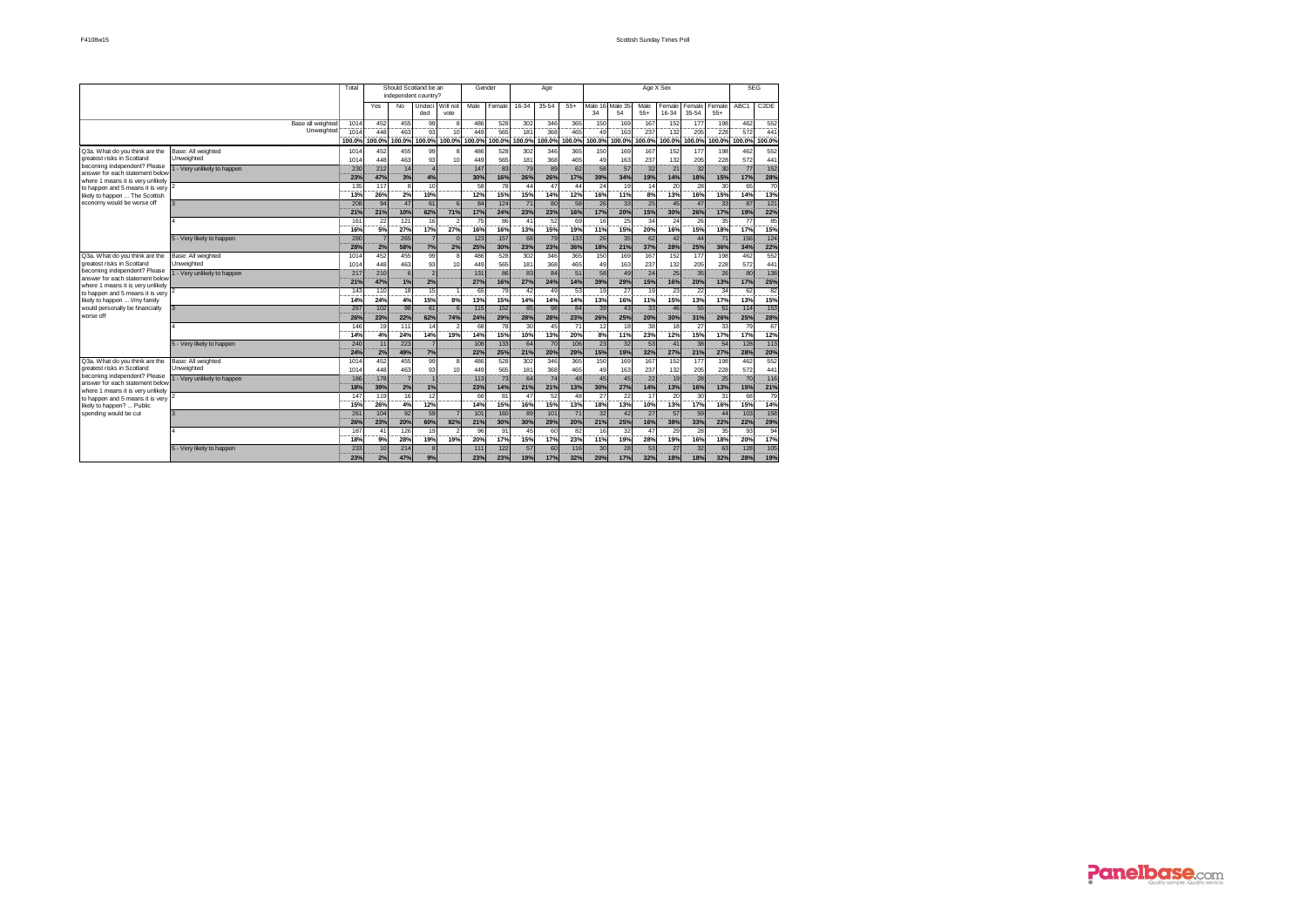| 230 |     | 33<br>. |     | 156             |     | 22  |            | $\mathcal{P}$  | 213<br>    |     |     |      | 20 <sub>1</sub><br>. |     | 19  | 121 | 23<br>.              |     | 36           |
|-----|-----|---------|-----|-----------------|-----|-----|------------|----------------|------------|-----|-----|------|----------------------|-----|-----|-----|----------------------|-----|--------------|
| 23% |     | 13%     | 9%  | 43%             | 16% | 15% | <b>15%</b> | 12%            | 25%        | 16% | 2%  | 2%   | 10%                  | 7%  | 31% | 55% | 29%                  | 26% | 14%          |
| 135 |     |         |     | 78              |     |     |            |                |            |     |     |      |                      |     | 15  |     |                      |     |              |
| 13% | 3%  | 8%      | 4%  | 22%             | 33% | 13% | 10%        | 21%            | <b>12%</b> | 14% | 22% | 1%   | 11%                  | 4%  | 24% | 20% | 6%                   | 10% | 18%          |
| 208 |     |         |     | 65              |     | 45  |            | $\overline{4}$ | 166<br>    |     | .   |      |                      |     | 20  |     | 12 <sup>1</sup><br>. |     | $\mathbf{R}$ |
| 21% | 12% | 22%     | 9%  | 18%             | 25% | 31% | 31%        | 24%            | 20%        | 18% | 32% | 7%   | 19%                  | 14% | 33% | 19% | 15%                  | 6%  | 31%          |
| 161 |     | 58      |     | 25              |     | 23  |            |                | 135'       |     |     |      |                      |     |     |     |                      |     |              |
| 16% | 22% | 23%     | 20% | 7%              | 4%  | 16% | 21%        | 31%            | <b>16%</b> | 13% | 17% | 28%  | 23%                  | 17% | 8%  | 3%  | 20%                  | 7%  | 16%          |
| 280 |     | 83      |     | 35 <sub>1</sub> |     | 37  |            |                | 222        | 36  |     | 79 I |                      |     |     |     |                      |     | 55           |
| 28% |     | 33%     | 58% | 10%             | 21% | 25% | 23%        | 12%            | 26%        | 39% | 27% | 61%  | 37%                  | 58% | 5%  | 3%  | 30%                  | 51% | 21%          |

2011 Constituency vote Country of birth EU Election

|                                                                      |                                  |            | Conser<br>vative | Labour    | I ibera<br>Democ | SNP       | Other  | Did not<br>vote | Can't<br>remen       | Not<br>eligible          | Scotlan<br>d | Englan<br>d | All<br>others | Conser<br>vative | Labour                 | I iberal<br>Democ | Greens                   | SNP          | LIKIP      | Other          | Did not<br>vote/      |
|----------------------------------------------------------------------|----------------------------------|------------|------------------|-----------|------------------|-----------|--------|-----------------|----------------------|--------------------------|--------------|-------------|---------------|------------------|------------------------|-------------------|--------------------------|--------------|------------|----------------|-----------------------|
|                                                                      | Base all weighted                | 1014       | 110              | 251       | 63               | 360       |        | 146             | 59                   | 17                       | 842          | 91          | 8             | 130              | 196                    | 54                | 61                       | 220          | 79         | 17             | 257                   |
|                                                                      | Unweighted                       | 1014       | 134              | 212       | 62               | 345       | 36     | 146             | 59                   | 17                       | 788          | 157         | 68            | 113              | 187                    | 47                | 60                       | 268          | 70         | 12             | 257                   |
|                                                                      |                                  | 100.0%     | 100.0%           | 100.0%    | 100.0%           | 100.0%    | 100.0% | 100.0%          | 100.0%               | 100.0%                   | 100.0%       | 100.0%      | 100.0%        | 100.0%           | 100.0%                 | 100.0%            | 100.0%                   | 100.0%       | 100.0%     | 100.0%         | 100.0%                |
| Q3a. What do you think are the                                       | Base: All weighted               | 1014       | 110              | 251       | 63               | 360       |        | 146             | 59                   | 17                       | 842          | 91          | 81            | 130              | 196                    | 54                | 61                       | 220          | 79         | 17             | 257                   |
| greatest risks in Scotland                                           | Unweighted                       | 1014       | 134              | 212       | 62               | 345       | 38     | 146             | 59                   | 17                       | 788          | 157         | 68            | 113              | 187                    | 47                | 60                       | 268          | 70         | 12             | 257                   |
| becoming independent? Please                                         | - Very unlikely to happen        | 230        |                  | 33        | $6\overline{6}$  | 156       |        | 22              | $\alpha$             | $\overline{\phantom{a}}$ | 213          | 15          |               |                  | 20                     |                   | 19                       | 121          | 23         |                | 36                    |
| answer for each statement below<br>where 1 means it is very unlikely |                                  | 23%        |                  | 13%       | 9%               | 43%       | 16%    | 15%             | 15%                  | 12%                      | 25%          | 16%         | 2%            | 2%               | 10%                    | 7%                | 31%                      | 55%          | 29%        | 26%            | 14%                   |
| to happen and 5 means it is very                                     |                                  | 135        | 3                | 21        | $\mathfrak{p}$   | 78        |        | 19              | 6                    |                          | 105          | 13          | 18            |                  | 22                     | $\overline{2}$    | 15                       | 43           |            |                | 46                    |
| likely to happen  The Scottish                                       |                                  | 13%        | 3%               | 8%        | 4%               | 22%       | 33%    | 13%             | 10%                  | 21%                      | 12%          | 14%         | 22%           | 1%               | 11%                    | 4%                | 24%                      | 20%          | 6%         | 10%            | 18%                   |
| economy would be worse off                                           |                                  | 208        | 14               | 55        | $6\overline{6}$  | 65        |        | 45              | 18                   |                          | 166          | 16          | 26            | 10               | 36                     | $\mathbf{a}$      | 20                       | 42           | 12         |                | 80                    |
|                                                                      |                                  | 21%        | 12%              | 22%       | 9%               | 18%       | 25%    | 31%             | 31%                  | 24%                      | 20%          | 18%         | 32%           | 7%               | 19%                    | 14%               | 33%                      | 19%          | 15%        | 6%             | 31%                   |
|                                                                      |                                  | 161        | 24               | 58        | 13               | 25        |        | 23              | 12                   | 5                        | 135          | 12          | 14            | 37               | 45                     | 9                 |                          |              | 15         |                | $\mathbf{4}^{\prime}$ |
|                                                                      |                                  | 16%        | 22%              | 23%       | 20%              | 7%        | 4%     | 16%             | 21%                  | 31%                      | 16%          | 13%         | 17%           | 28%              | 23%                    | 17%               | 8%                       | 3%           | 20%        | 7%             | 16%                   |
|                                                                      | 5 - Very likely to happen        | 280        | 70               | 83        | 37               | 35        |        | 37              | 14                   | $\overline{\phantom{a}}$ | 222          | 36          | 22            | 79               | 72                     | 31                | 3                        |              | 24         | $\alpha$       | 55                    |
|                                                                      |                                  | 28%        | 64%              | 33%       | 58%              | 10%       | 21%    | 25%             | 23%                  | 12%                      | 26%          | 39%         | 27%           | 61%              | 37%                    | 58%               | 5%                       | 3%           | 30%        | 51%            | 21%                   |
| Q3a. What do you think are the                                       | Base: All weighted               | 1014       | 110              | 251       | 63               | 360       |        | 146             | 59                   | 17                       | 842          | 91          | 81            | 130              | 196                    | 54                | 61                       | 220          | 79         | 17             | 257                   |
| greatest risks in Scotland<br>becoming independent? Please           | Unweighted                       | 1014       | 134              | 212       | 62               | 345       | 38     | 146             | 59                   | 17                       | 788          | 157         | 68            | 113              | 187                    | 47                | 60                       | 268          | 70         | 12             | 257                   |
| answer for each statement below                                      | - Very unlikely to happen        | 217        |                  | 33        | $\overline{3}$   | 140       |        | 29              |                      | 6                        | 197          | 17          |               |                  | 18                     | $\overline{2}$    | 18                       | 110          | 26         | $\Omega$       | 44                    |
| where 1 means it is very unlikely                                    |                                  | 21%        | 1%               | 13%       | 4%               | 39%       | 21%    | 20%             | 7%                   | 35%                      | 23%          | 19%         | 4%            |                  | 9%                     | 3%                | 30%                      | 50%          | 33%        | 2%             | 17%                   |
| to happen and 5 means it is very                                     |                                  | 143        |                  | 23        |                  | 72        |        | 25              | 11                   |                          | 124          |             | 10            |                  | 11                     |                   | 14                       | 49           |            |                | 48                    |
| likely to happen  I/my family                                        |                                  | 14%        | 4%               | 9%        | 7%               | 20%       | 30%    | 17%             | 19%                  | 6%                       | 15%          | 10%         | 12%           | 5%               | 6%                     | 11%               | 23%                      | 22%          | 6%         | 28%            | 19%                   |
| would personally be financially<br>worse off                         |                                  | 267        | 18               | 67        | 10               | 96        |        | 42              | 24                   |                          | 209          | 23          | 36            | 22               | 62                     | $\overline{a}$    | 26                       | 48           | 15         |                | 84                    |
|                                                                      |                                  | 26%        | 16%              | 27%       | 16%              | 27%       | 21%    | 29%             | 41%                  | 44%                      | 25%          | 25%         | 44%           | 17%              | 31%                    | 16%               | 42%                      | 22%          | 19%        | 12%            | 33%                   |
|                                                                      |                                  | 146        | 26               | 54        | 17               | 25        |        | 19              | -3                   | $\Omega$                 | 119          | 10          | 16            | 30               | 38                     | 14                | $\mathfrak{p}$           | $\mathbf{a}$ | 16         |                | 37                    |
|                                                                      |                                  | 14%        | 24%              | 22%       | 27%              | 7%        | 9%     | 13%             | 6%                   | 3%                       | 14%          | 11%         | 20%           | 23%              | <b>20%</b>             | 26%               | 3%                       | 4%           | <b>20%</b> | 7%             | 14%                   |
|                                                                      | 5 - Very likely to happen        | 240        | 61               | 73        | 29               | 27        |        | 31              | 16                   | $\overline{2}$           | 193          | 32          | 16            | 72               | 67                     | 24                | $\overline{\phantom{a}}$ |              | 18         | $\alpha$       | 44                    |
|                                                                      |                                  | 24%        | 56%              | 29%       | 45%              | 8%        | 19%    | 21%             | 27%<br>59            | 12%                      | 23%          | 35%         | 19%           | 55%              | 34%                    | 45%               | 3%                       | 3%           | 23%        | 51%            | 17%                   |
| Q3a. What do you think are the<br>greatest risks in Scotland         | Base: All weighted<br>Unweighted | 1014       | 110              | 251       | 63               | 360       |        | 146             |                      | 17                       | 842          | 91<br>157   | 81            | 130<br>113       | 196                    | 54                | 61                       | 220          | 79         | 17             | 257                   |
| becoming independent? Please                                         |                                  | 1014       | 134              | 212       | 62               | 345       | 38     | 146             | 59<br>$\overline{z}$ | 17                       | 788<br>171   |             | 68            |                  | 187<br>$\overline{20}$ | 47                | 60                       | 268<br>96    | 70         | 12<br>$\Omega$ | 257                   |
| answer for each statement below                                      | - Very unlikely to happen        | 186        |                  | 28        | $6\overline{6}$  | 124       |        | $\overline{21}$ |                      | $\overline{\phantom{a}}$ |              | 14          |               |                  |                        |                   | 15                       |              | 19         |                | 32                    |
| where 1 means it is very unlikely                                    |                                  | 18%        | 0%               | 11%       | 9%               | 35%       | 21%    | 15%             | 3%                   | 12%                      | <b>20%</b>   | 15%<br>13   | 1%<br>14      | 5                | 10%                    | 7%<br>з           | 24%<br>17                | 44%<br>53    | 25%<br>K   | 2%             | 12%<br>44             |
| to happen and 5 means it is very                                     |                                  | 147<br>15% | 4%               | 27<br>11% | 3%               | 75<br>21% | 27%    | 22<br>15%       | 12<br>20%            | 10%                      | 120<br>14%   | 14%         | 18%           | 4%               | 14<br>7%               | 6%                | 28%                      | 24%          | 12%        | 10%            | 17%                   |
| likely to happen?  Public<br>spending would be cut                   |                                  |            |                  |           |                  |           |        |                 |                      |                          | 211          |             |               |                  |                        |                   |                          |              |            |                |                       |
|                                                                      |                                  | 261        | 25               | 63        | $\Omega$         | 80        |        | 53              | 20                   | 10                       |              | 20          | 30            | 18               | 53                     | $\mathbf{Q}$      | 20                       | 49           | 12         |                | 94                    |
|                                                                      |                                  | 26%        | 22%              | 25%       | 15%              | 22%<br>48 | 27%    | 36%             | 34%                  | 59%                      | 25%<br>153   | 22%         | 37%           | 14%              | 27%                    | 16%<br>13         | 33%                      | 23%          | 15%        | 30%            | 37%                   |
|                                                                      |                                  | 187        | 23               | 61        | 18               |           |        | 25              |                      |                          |              | 13          | 21            | 38               | 42                     |                   |                          | 15           | 17         |                | 52                    |
|                                                                      |                                  | 18%        | 21%              | 24%       | 29%              | 13%       | 7%     | 17%             | 15%                  | 13%                      | 18%          | 14%         | 26%           | 30%              | 22%                    | 24%               | 12%                      | 7%           | 22%        | 7%             | 20%                   |
|                                                                      | 5 - Very likely to happen        | 233        | 57               | 71        | 28               | 33        |        | 25              | 16                   |                          | 187          | 31          | 15            | 68               | 67                     | 25                | $\mathfrak{p}$           |              | 21         | $\Omega$       | 35                    |
|                                                                      |                                  | 23%        | 52%              | 28%       | 44%              | 9%        | 19%    | 17%             | 28%                  | 5%                       | 22%          | 35%         | 18%           | 52%              | 34%                    | 47%               | 3%                       | 3%           | 27%        | 51%            | 14%                   |

Total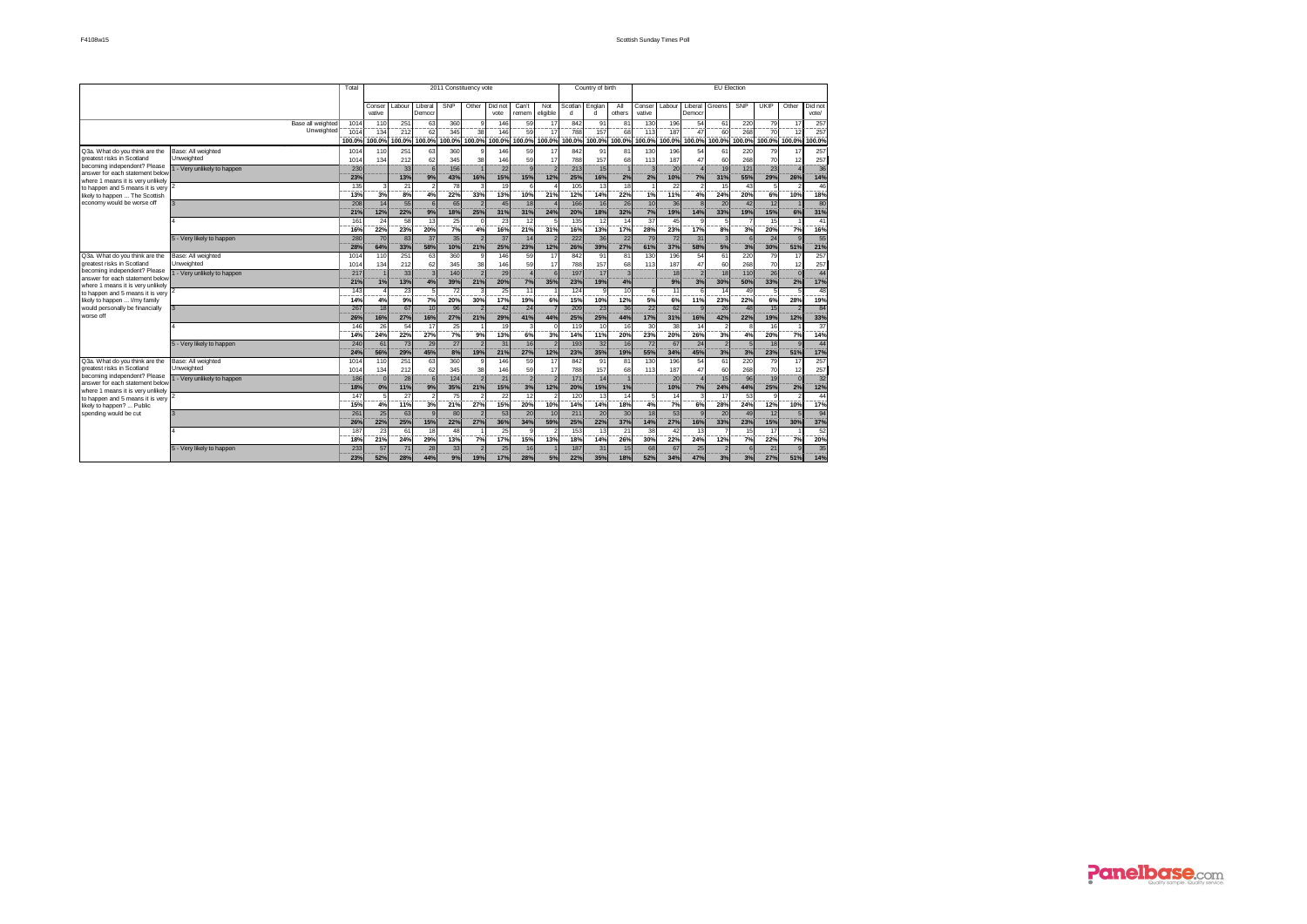| F4108w15 |  |
|----------|--|
|          |  |

|                                                                 |                                  |            |            | Should Scotland be an<br>independent country? |                       |                   |            | Gender     |           | Age       |            |           |                       | Age X Sex     |                     |                 |                 |            | <b>SEG</b>        |
|-----------------------------------------------------------------|----------------------------------|------------|------------|-----------------------------------------------|-----------------------|-------------------|------------|------------|-----------|-----------|------------|-----------|-----------------------|---------------|---------------------|-----------------|-----------------|------------|-------------------|
|                                                                 |                                  |            | Yes        | No                                            | Undeci<br>ded         | Will not<br>vote  | Male       | Female     | 16-34     | $35 - 54$ | $55+$      | 34        | Male 16 Male 35<br>54 | Male<br>$55+$ | Female<br>$16 - 34$ | Female<br>35-54 | Female<br>$55+$ | ABC1       | C <sub>2</sub> DE |
|                                                                 | Base all weighted                | 1014       | 452        | 455                                           | 99                    | F                 | 486        | 528        | 302       | 346       | 365        | 150       | 169                   | 167           | 152                 | 177             | 198             | 462        | 552               |
|                                                                 | Unweighted                       | 1014       | 448        | 463                                           | 93                    | 10                | 449        | 565        | 181       | 368       | 465        | 49        | 163                   | 237           | 132                 | 205             | 228             | 572        | 441               |
|                                                                 |                                  | 100.0%     | 00.0%      | 100.0%                                        | 100.0%                | 100.0%            | 100.0%     | 100.0%     | 100.0%    | 100.0%    | 100.0%     | 100.0%    | 100.0%                | 100.0%        | 100.0%              | 100.0%          | 100.0%          | 100.0%     | 100.0%            |
| Q3a. What do you think are the                                  | Base: All weighted               | 1014       | 452        | 455                                           | 99                    |                   | 486        | 528        | 302       | 346       | 365        | 150       | 169                   | 167           | 152                 | 177             | 198             | 462        | 552               |
| greatest risks in Scotland                                      | Unweighted                       | 1014       | 448        | 463                                           | 93                    | 10                | 449        | 565        | 181       | 368       | 465        | 49        | 163                   | 237           | 132                 | 205             | 228             | 572        | 441               |
| becoming independent? Please<br>answer for each statement below | - Very unlikely to happen        | 119        | 113        | $\overline{A}$                                |                       |                   | 72         | 47         | 41        | 49        | 29         | 29        | 28                    | 14            | 12                  | 21              | 14              | 43         | 75                |
| where 1 means it is very unlikely                               |                                  | 12%        | 25%        | 1%                                            | 1%                    |                   | 15%        | 9%         | 14%       | 14%       | 8%         | 19%       | 17%                   | 9%            | 8%                  | 12%             | 7%              | 9%         | 14%               |
| to happen and 5 means it is very                                |                                  | 112        | 98         | 6                                             |                       |                   | 56         | 55         | 36        | 39        | 37         | 24        | 20                    | 13            | 12                  | 19              | $\overline{25}$ | 47         | 64                |
| likely to happen  Taxes would                                   |                                  | 11%        | 22%        | 1%                                            | 8%                    |                   | 12%        | 11%        | 12%       | 11%       | 10%        | 16%       | 12%                   | 8%            | 8%                  | 11%             | 12%             | 10%        | 12%               |
| rise                                                            |                                  | 253        | 158        | 44                                            | 45                    | $\epsilon$        | 115        | 138        | 90        | 90        | 72         | 43        | 40                    | 32            | 48                  | 50              | 40              | 100        | 153               |
|                                                                 |                                  | 25%        | 35%        | 10%                                           | 46%                   | 68%               | 24%        | 26%        | 30%       | 26%       | 20%        | 29%       | 24%                   | 19%           | 31%                 | 28%             | 20%             | 22%        | 28%               |
|                                                                 |                                  | 235        | 73         | 135                                           | 25                    |                   | 110        | 126        | 76        | 90        | 69         | 32        | 48                    | 29            | 44                  | 42              | 40              | 122        | 113               |
|                                                                 |                                  | 23%        | 16%        | 30%                                           | 25%                   | 29%               | 23%        | 24%        | 25%       | 26%       | 19%        | 22%       | 29%                   | 17%           | 29%                 | 24%             | 20%             | 26%        | 21%               |
|                                                                 | 5 - Very likely to happen        | 296        | 10         | 266                                           | 20                    | $\Omega$          | 134        | 162        | 59        | 78        | 159        | 22        | 33                    | 79            | 37                  | 46              | 79              | 150        | 146               |
|                                                                 |                                  | 29%        | 2%         | 59%                                           | 20%                   | 2%                | 28%        | 31%        | 20%       | 23%       | 43%        | 15%       | 19%                   | 48%           | 24%                 | 26%             | 40%             | 33%        | 26%               |
| Q3a. What do you think are the                                  | Base: All weighted               | 1014       | 452        | 455                                           | 99                    | £                 | 486        | 528        | 302       | 346       | 365        | 150       | 169                   | 167           | 152                 | 177             | 198             | 462        | 552               |
| greatest risks in Scotland<br>becoming independent? Please      | Unweighted                       | 1014       | 448        | 463                                           | 93                    | 10                | 449        | 565        | 181       | 368       | 465        | 49        | 163                   | 237           | 132                 | 205             | 228             | 572        | 441               |
| answer for each statement below                                 | 1 - Very unlikely to happen      | 214        | 195        | 11                                            | 9                     |                   | 116        | 97         | 74        | 88        | 52         | 50        | 41                    | 26            | 25                  | 47              | 26              | 89         | 124               |
| where 1 means it is very unlikely                               |                                  | 21%        | 43%        | 2%                                            | 9%                    |                   | 24%        | 19%        | 25%       | 25%       | 14%        | 33%       | 24%                   | 15%           | 16%                 | 26%             | 13%             | 19%        | 23%               |
| to happen and 5 means it is very                                |                                  | 108        | 82         | 18                                            |                       |                   | 59         | 49         | 35        | 35        | 37         | 23        | 22                    | 15            | 13                  | 14              | 22              | 51         | 57                |
| likely to happen  Scotland                                      |                                  | 11%        | 18%        | 4%                                            | 7%                    | 8%                | 12%        | 9%         | 12%       | 10%       | 10%        | 15%       | 13%                   | 9%            | 8%                  | 8%              | 11%             | 11%        | 10%               |
| could not keep the pound in a                                   |                                  | 240        | 113        | 64                                            | 57                    | $\epsilon$        | 106        | 133        | 87        | 80        | 73         | 39        | 39                    | 29            | 48                  | 42              | 43              | 98         | 141               |
| currency union with England                                     |                                  | 24%        | 25%        | 14%                                           | 57%                   | 73%               | 22%        | 25%        | 29%       | 23%       | 20%        | 26%       | 23%                   | 17%           | 32%                 | 24%             | 22%             | 21%        | 26%               |
|                                                                 | 4                                | 141        | 30         | 98                                            | 12                    | - 1               | 59         | 82         | 39        | 51        | 51         | 12        | 18                    | 29            | 27                  | 33              | $\overline{22}$ | 69         | 72                |
|                                                                 |                                  | 14%        | 7%         | 21%                                           | 12%                   | 17%               | 12%        | 16%        | 13%       | 15%       | 14%        | 8%        | 10%                   | 18%           | 18%                 | 19%             | 11%             | 15%        | 13%               |
|                                                                 | 5 - Very likely to happen        | 312        | 32         | 265                                           | 15                    | $\epsilon$        | 145        | 167        | 67        | 92        | 153        | 27        | 50                    | 68            | 40                  | 42              | 84              | 155        | 157               |
|                                                                 |                                  | 31%        | 7%         | 58%                                           | 15%                   | 2%                | 30%        | 32%        | 22%       | 27%       | 42%        | 18%       | 30%                   | 41%           | 26%                 | 24%             | 43%             | 34%        | 29%               |
| Q3b. What do you think are the<br>greatest risks in Scotland    | Base: All weighted<br>Unweighted | 1014       | 452        | 455                                           | 99                    | £                 | 486        | 528        | 302       | 346       | 365        | 150       | 169                   | 167           | 152                 | 177             | 198             | 462        | 552               |
| remaining part of the United                                    |                                  | 1014       | 448        | 463                                           | 93                    | 10                | 449        | 565        | 181       | 368       | 465        | 49        | 163                   | 237           | 132                 | 205             | 228             | 572        | 441               |
| Kingdom? Please answer for                                      | 1 - Very unlikely to happen      | 250        | 87         | 159                                           |                       |                   | 135        | 115        | 72        | 78        | 101<br>28% | 42        | 44                    | 50            | 30                  | 34              | 51              | 103        | 147               |
| each statement below where 1                                    |                                  | 25%        | 19%<br>55  | 35%<br>102                                    | 4%<br>14              | 11%<br>- 1        | 28%<br>74  | 22%<br>98  | 24%<br>33 | 22%<br>55 | 84         | 28%<br>19 | 26%<br>22             | 30%<br>33     | 20%                 | 19%<br>33       | 26%<br>51       | 22%<br>75  | 27%<br>97         |
| means it is very unlikely to                                    |                                  | 172        |            | 22%                                           | 15%                   | 8%                | 15%        |            |           |           | 23%        |           |                       | 20%           | 14                  | 19%             | 26%             |            |                   |
| happen and 5 means it is very<br>likely to happen The Scottish  |                                  | 17%        | 12%<br>70  | 95                                            | 63                    |                   |            | 19%<br>133 | 11%<br>83 | 16%<br>77 | 74         | 13%<br>35 | 13%<br>35             | 32            | 9%<br>48            | 42              | 43              | 16%        | 18%<br>114        |
| economy would be worse off                                      |                                  | 234<br>23% | 16%        | 21%                                           | 64%                   | $\epsilon$<br>73% | 101<br>21% | 25%        | 27%       | 22%       | 20%        | 23%       | 21%                   | 19%           | 31%                 | 24%             | 22%             | 120<br>26% | 21%               |
|                                                                 |                                  | 159        | 102        | 43                                            | 14                    |                   | 80         | 80         | 52        | 61        | 47         | 23        | 33                    | 23            | 29                  | 28              | 23              | 70         | 90                |
|                                                                 |                                  |            |            |                                               |                       |                   |            |            |           |           |            |           |                       |               |                     |                 |                 |            |                   |
|                                                                 |                                  | 16%<br>199 | 23%<br>138 | 10%<br>57                                     | 14%<br>$\overline{A}$ | 8%                | 16%<br>97  | 15%<br>102 | 17%<br>63 | 18%       | 13%<br>60  | 15%<br>32 | 20%<br>35             | 14%<br>30     | 19%<br>31           | 16%<br>40       | 12%<br>31       | 15%<br>94  | 16%<br>104        |
|                                                                 | 5 - Very likely to happen        | 20%        | 31%        | 13%                                           | 4%                    |                   | 20%        | 19%        | 21%       | 75<br>22% | 17%        | 21%       | 21%                   | 18%           | 21%                 | 23%             | 15%             | 20%        |                   |
|                                                                 |                                  |            |            |                                               |                       |                   |            |            |           |           |            |           |                       |               |                     |                 |                 |            | 19%               |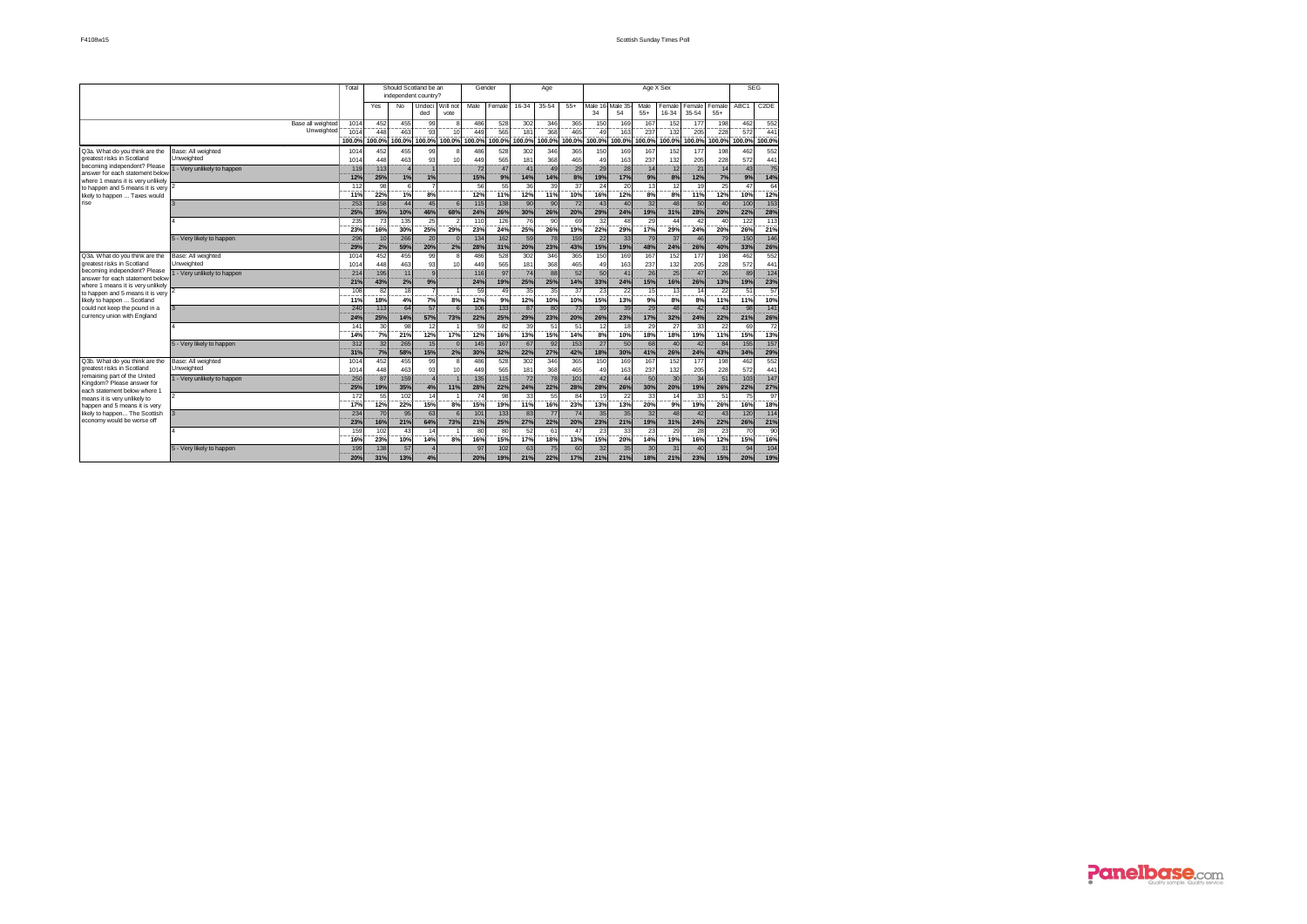|                                                                      |                             | Total      |                          |           |            | 2011 Constituency vote |                          |                 |                          |                |            | Country of birth |           |                |           |                         | EU Election     |                 |                      |        |           |
|----------------------------------------------------------------------|-----------------------------|------------|--------------------------|-----------|------------|------------------------|--------------------------|-----------------|--------------------------|----------------|------------|------------------|-----------|----------------|-----------|-------------------------|-----------------|-----------------|----------------------|--------|-----------|
|                                                                      |                             |            | Conser                   | Labour    | I iberal   | SNP                    | Other                    | Did not         | Can't                    | Not            | Scotlan    | Englan           | All       | Conser         | l abour   | I iberal                | Greens          | SNP             | LIKIP                | Other  | Did not   |
|                                                                      |                             |            | vative                   |           | Democr     |                        |                          | vote            | remem                    | eligible       | d          | $\mathbf d$      | others    | vative         |           | Democr                  |                 |                 |                      |        | vote/     |
|                                                                      | Base all weighted           | 1014       | 110                      | 251       | 63         | 360                    | $\mathbf{Q}$             | 146             | 59                       | 17             | 842        | 91               | 81        | 130            | 196       | 54                      | 61              | 220             | 79                   | 17     | 257       |
|                                                                      | Unweighted                  | 1014       | 134                      | 212       | 62         | 345                    | 38                       | 146             | 59                       | 17             | 788        | 157              | 68        | 113            | 187       | 47                      | 60              | 268             | 70                   | 12     | 257       |
|                                                                      |                             | 100.0%     | 100.0%                   | 100.0%    | 100.0%     | 100.0%                 | 100.0%                   | 100.0%          | 100.0%                   | 100.0%         | 100.0%     | 100.0%           | 100.0%    | 100.0%         | 100.0%    | 100.0%                  | 100.0%          | 100.0%          | 100.0%               | 100.0% | 100.0%    |
| Q3a. What do you think are the                                       | Base: All weighted          | 1014       | 110                      | 251       | 63         | 360                    | $\mathbf{q}$             | 146             | 59                       | 17             | 842        | 91               | 81        | 130            | 196       | 54                      | 6'              | 220             | 79                   | 17     | 257       |
| greatest risks in Scotland<br>becoming independent? Please           | Unweighted                  | 1014       | 134                      | 212       | 62         | 345                    | 38                       | 146             | 59                       | 17             | 788        | 157              | 68        | 113            | 187       | 47                      | 60              | 268             | 70                   | 12     | 257       |
| answer for each statement below                                      | 1 - Very unlikely to happen | 119        |                          | 20        | ă          | 82                     |                          | 10 <sup>1</sup> | $\overline{\phantom{a}}$ | $\overline{2}$ | 111        | ā                |           |                | 14        |                         |                 | 65              | 19                   |        | 15        |
| where 1 means it is very unlikely                                    |                             | 12%        |                          | 8%        | 4%         | 23%                    | 9%                       | 7%              | 3%                       | 12%            | 13%        | 8%               | 1%        |                | 7%        | 2%                      | 7%              | 30%             | 24%                  |        | 6%        |
| to happen and 5 means it is very                                     |                             | 112        |                          | 12        | 2          | 69                     |                          | 17              |                          |                | 93         | $\epsilon$       | 13        |                |           | в                       | 14              | 52              |                      |        | 31        |
| likely to happen  Taxes would                                        |                             | 11%        | 1%                       | 5%        | 3%         | 19%                    | 15%                      | 12%             | 12%                      | 18%            | 11%        | 7%               | 16%       | 1%             | 3%        | 5%                      | 23%             | 24%             | 6%                   | 2%     | 12%       |
| rise                                                                 |                             | 253<br>25% | 6%                       | 52<br>21% | 10%        | 111<br>31%             | 35%                      | 50<br>34%       | 20<br>34%                | 26%            | 210<br>25% | 25<br>28%        | 17<br>21% | 5%             | 52<br>27% | 15%                     | 27<br>44%       | 61<br>28%       | $\overline{7}$<br>9% | 18%    | 87<br>34% |
|                                                                      |                             | 235        | 25                       | 79        | 15         | 57                     |                          | 38              | 13                       |                | 184        | <sup>18</sup>    | 34        | 25             | 50        | 15                      | 10              | 31              | 21                   |        | 76        |
|                                                                      |                             | 23%        | 22%                      | 32%       | 24%        | 16%                    | 21%                      | 26%             | 22%                      | 37%            | 22%        | 20%              | 42%       | 19%            | 26%       | 27%                     | 17%             | 14%             | 26%                  | 48%    | 30%       |
|                                                                      | 5 - Very likely to happen   | 296        | 78                       | 88        | 37         | 41                     |                          | 31              | 17                       |                | 245        | 34               | 17        | 97             | 73        | 27                      |                 | 12              | 28                   |        | 47        |
|                                                                      |                             | 29%        | 71%                      | 35%       | 59%        | 11%                    | 21%                      | 21%             | 30%                      | 8%             | 29%        | 38%              | 21%       | 75%            | 37%       | 51%                     | 9%              | 5%              | 35%                  | 32%    | 19%       |
| Q3a. What do you think are the                                       | Base: All weighted          | 1014       | 110                      | 251       | 63         | 360                    | $\alpha$                 | 146             | 59                       | 17             | 842        | 91               | 81        | 130            | 196       | 54                      | 61              | 220             | 79                   | 17     | 257       |
| greatest risks in Scotland                                           | Unweighted                  | 1014       | 134                      | 212       | 62         | 345                    | 38                       | 146             | 59                       | 17             | 788        | 157              | 68        | 113            | 187       | 47                      | 60              | 268             | 70                   | 12     | 257       |
| becoming independent? Please                                         | - Very unlikely to happen   | 214        | $\overline{\phantom{a}}$ | 32        | F          | 139                    | $\overline{2}$           | 24              |                          |                | 189        | 15               | 10        | 5              | 18        |                         | 20              | 102             | $\overline{27}$      |        | 30        |
| answer for each statement below<br>where 1 means it is very unlikely |                             | 21%        | 2%                       | 13%       | 10%        | 39%                    | 27%                      | 16%             | 14%                      | 6%             | 22%        | 16%              | 13%       | 4%             | 9%        | 10%                     | 33%             | 46%             | 35%                  | 33%    | 12%       |
| to happen and 5 means it is very                                     |                             | 108        |                          | 26        |            | 55                     |                          | 11              |                          |                | 93         |                  | 6         | $\overline{z}$ | 18        |                         | $\overline{11}$ | 35              | -6                   |        | 35        |
| likely to happen  Scotland                                           |                             | 11%        | 3%                       | 10%       | 2%         | 15%                    | 18%                      | 8%              | 15%                      | 7%             | 11%        | 9%               | 7%        | 2%             | 9%        | 1%                      | 18%             | 16%             | 7%                   | 2%     | 14%       |
| could not keep the pound in a                                        |                             | 240        | 14                       | 55        | 11         | 88                     | $\overline{\phantom{a}}$ | 49              | 18                       | $\overline{ }$ | 197        | 18               | 24        | 17             | 48        | $\overline{\mathbf{r}}$ | 19              | 52              | $\mathbf{q}$         |        | 88        |
| currency union with England                                          |                             | 24%        | 12%                      | 22%       | 17%        | 25%                    | 19%                      | 34%             | 30%                      | 17%            | 23%        | 20%              | 30%       | 13%            | 24%       | 12%                     | 30%             | 24%             | 12%                  | 7%     | 34%       |
|                                                                      |                             | 141        | 26                       | 40        | 12         | 28                     |                          | 18              |                          |                | 108        | 11               | 22        | 24             | 30        | 18                      |                 | 12              |                      |        | 40        |
|                                                                      |                             | 14%        | 23%                      | 16%       | 19%        | 8%                     | 15%                      | 12%             | 16%                      | 39%            | 13%        | 13%              | 27%       | 19%            | 15%       | 34%                     | 12%             | 5%              | 11%                  | 4%     | 16%       |
|                                                                      | 5 - Very likely to happen   | 312        | 66                       | 99        | 33         | 49                     | $\overline{\phantom{a}}$ | 44              | 15                       |                | 255        | 38               | 19        | 82             | 82        | 23                      |                 | 19              | 29                   |        | 64        |
|                                                                      |                             | 31%        | 60%                      | 39%       | 52%        | 14%                    | 21%                      | 30%             | 25%                      | 31%            | 30%        | 42%              | 24%       | 63%            | 42%       | 43%                     | 6%              | 9%              | 36%                  | 55%    | 25%       |
| Q3b. What do you think are the                                       | Base: All weighted          | 1014       | 110                      | 251       | 63         | 360                    | $\alpha$                 | 146             | 59                       | 17             | 842        | 91               | 81        | 130            | 196       | 54                      | 61              | 220             | 79                   | 17     | 257       |
| greatest risks in Scotland<br>remaining part of the United           | Unweighted                  | 1014       | 134                      | 212       | 62         | 345                    | 38                       | 146             | 59                       | 17             | 788        | 157              | 68        | 113            | 187       | 47                      | 60              | 268             | 70                   | 12     | 257       |
| Kingdom? Please answer for                                           | 1 - Very unlikely to happen | 250        | 47                       | 69        | 20         | 80                     | $\overline{2}$           | 28              | 5                        |                | 214        | $\overline{21}$  | 15        | 49             | 64        | 16                      |                 | 41              | 30                   |        | 37        |
| each statement below where 1                                         |                             | 25%        | 43%                      | 27%       | 31%        | 22%                    | 21%                      | 19%             | 9%                       | 7%             | 25%        | 23%              | 19%       | 38%            | 33%       | 29%                     | 14%             | 19%             | 38%                  | 26%    | 15%       |
| means it is very unlikely to                                         |                             | 172        | 24                       | 39        | 19         | 49                     |                          | 23              | 12                       |                | 137        | 14               | 20        | 33             | 39        | 12                      |                 | $\overline{21}$ |                      |        | 48        |
| happen and 5 means it is very                                        |                             | 17%        | 22%                      | 16%       | 30%        | 14%                    | 13%                      | 16%             | 20%                      | 28%            | 16%        | 16%              | 25%       | 25%            | 20%       | 23%                     | 7%              | 9%              | 11%                  | 39%    | 19%       |
| likely to happen The Scottish<br>economy would be worse off          |                             | 234        | 23                       | 59        | $\epsilon$ | 62                     | $\overline{\phantom{a}}$ | 49              | 30                       | $\overline{2}$ | 188        | 19               | 27        | 26             | 47        | $\mathbf{a}$            | 14              | 31              | 5                    |        | 100       |
|                                                                      |                             | 23%        | 21%                      | 24%       | 10%        | 17%                    | 22%                      | 34%             | 51%                      | 10%            | 22%        | 21%              | 33%       | 20%            | 24%       | 15%                     | 23%             | 14%             | 6%                   | 20%    | 39%       |
|                                                                      |                             | 159        |                          | 43        |            | 66                     |                          | 22              |                          |                | 130        | 15               | 15        | $\alpha$       | 24        |                         | 15              | 52              | 17                   |        | 36        |
|                                                                      |                             | 16%        | 4%                       | 17%       | 10%        | 19%                    | 36%                      | 15%             | 14%                      | 41%            | 15%        | 16%              | 18%       | 7%             | 12%       | 12%                     | 24%             | 24%             | 21%                  | 6%     | 14%       |
|                                                                      | 5 - Very likely to happen   | 199        | 11                       | 42        | 12         | 102                    |                          | 24              |                          |                | 173        | 22               |           | 14             | 21        | 12                      | 20              | 75              | 19                   |        | 36        |
|                                                                      |                             | 20%        | 10%                      | 17%       | 19%        | 28%                    | 9%                       | 17%             | 7%                       | 15%            | 21%        | 24%              | 5%        | 11%            | 11%       | 22%                     | 32%             | 34%             | 25%                  | 8%     | 14%       |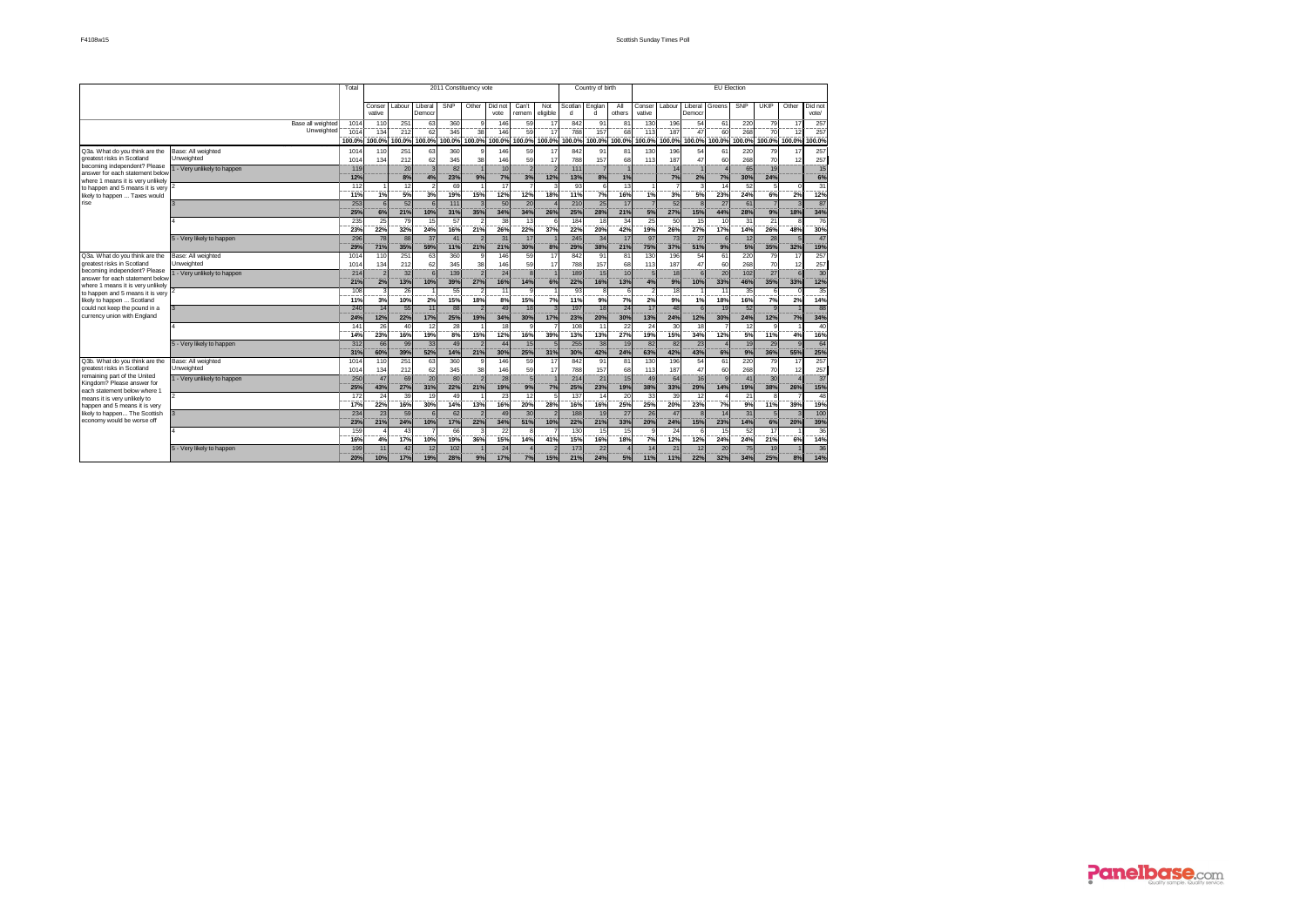|                                                               |                                                         | Total           |            | Should Scotland be an<br>independent country? |                               |                  | Gender     |            |                 | Age        |                        |                       |                   | Age X Sex              |                |                        |                 | <b>SEG</b>       |                   |
|---------------------------------------------------------------|---------------------------------------------------------|-----------------|------------|-----------------------------------------------|-------------------------------|------------------|------------|------------|-----------------|------------|------------------------|-----------------------|-------------------|------------------------|----------------|------------------------|-----------------|------------------|-------------------|
|                                                               |                                                         |                 | Yes        | No.                                           | Undeci<br>ded                 | Will not<br>vote | Male       | emale      | $16 - 34$       | $35 - 54$  | 55+                    | Male 16<br>34         | Male 35<br>54     | Male<br>$55+$          | emale<br>16-34 | Female<br>$35 - 54$    | Female<br>$55+$ | ABC <sub>1</sub> | C <sub>2</sub> DE |
|                                                               | Base all weighted                                       | 1014            | 452        | 455                                           | 99                            |                  | 486        | 528        | 302             | 346        | 365                    | 150                   | 169               | 167                    | 152            | 177                    | 198             | 462              | 552               |
|                                                               | Unweighted                                              | 1014            | 448        | 463                                           | $\overline{a}$                | 10               | 449        | 565        | 181             | 368        | 465                    | 4 <sup>c</sup>        | 163               | 237                    | 132            | 205                    | 228             | 572              | 44 <sup>1</sup>   |
|                                                               |                                                         | 100.0%          | 100.0%     | 00.0%                                         | 100.0%                        | 100.0%           | 100.0%     | 100.0%     | 100.0%          | 100.0%     | 00.0%                  | 100.0%                | 00.0%             | 100.0%                 | 00.0%          | 100.0%                 | 100.0%          | 100.0%           | 100.0%            |
| Q3b.What do you think are the                                 | Base: All weighted                                      | 1014            | 452        | 455                                           | 99                            |                  | 486        | 528        | 302             | 346        | 365                    | 150                   | <b>169</b>        | 167                    | 152            | 177                    | 198             | 462              | 552               |
| greatest risks in Scotland<br>remaining part of the United    | Unweighted                                              | 1014            | 448        | 463                                           | 93                            | 10               | 449        | 565        | 181             | 368        | 465                    | 49                    | 163               | 237                    | 132            | 205                    | 228             | 572              | 441               |
| Kingdom? Please answer for                                    | 1 - Very unlikely to happen                             | 233             | 87         | 142                                           | $\overline{4}$                |                  | 133        | 100        | 75              | 64         | 94                     | 49                    | 38                | 47                     | 25             | 26                     | 48              | 111              | 122               |
| each statement below where 1                                  |                                                         | 23%<br>176      | 19%<br>48  | 31%<br>108                                    | 4%<br>19                      |                  | 27%<br>68  | 19%<br>108 | 25%<br>25       | 19%<br>62  | 26%<br>89              | 33%                   | 22%<br>29         | 28%<br>$\overline{34}$ | 17%<br>20      | 15%<br>33              | 24%<br>56       | 24%<br>69        | 22%<br>107        |
| means it is very unlikely to<br>happen and 5 means it is very |                                                         | 17%             | 11%        | 24%                                           | 20%                           | 8%               | 14%        | 21%        | 8%              | 18%        | 25%                    | 4%                    | 17%               | 20%                    | 13%            | 19%                    | 28%             | 15%              | 19%               |
| likely to happen  I/my family                                 |                                                         | 293             | 97         | 127                                           | 61                            |                  | 132        | 160        | 114             | 95         | 83                     | 59                    | 38                | 35                     | 55             | 58                     | 48              | 145              | 148               |
| would personally be financially                               |                                                         | 29%             | 22%        | 28%                                           | 62%                           | 92%              | 27%        | 30%        | 38%             | 28%        | 23%                    | 39%                   | 22%               | 21%                    | 36%            | 33%                    | 24%             | 31%              | 27%               |
| worse off                                                     |                                                         | 128             | 84         | 33                                            | 11                            |                  | 61         | 67         | 37              | 45         | 46                     | 15                    | 24                | 21                     | 22             | 21                     | 24              | 59               | 69                |
|                                                               |                                                         | 13%             | 19%        | 7%                                            | 11%                           |                  | 13%        | 13%        | 12%             | 13%        | 13%                    | 10%                   | 14%               | 13%                    | 14%            | 12%                    | 12%             | 13%              | 13%               |
|                                                               | 5 - Very likely to happen                               | 184             | 135        | 45                                            | $\overline{4}$                |                  | 92         | 92         | 51              | 80         | 53                     | 21                    | 41                | 30                     | 30             | 39                     | 22              | 78               | 106               |
|                                                               |                                                         | 18%             | 30%        | 10%                                           | 4%                            |                  | 19%        | 17%        | 17%             | 23%        | 15%                    | 14%                   | 24%               | 18%                    | 20%            | 22%                    | 11%             | 17%              | 19%               |
| Q3b. What do you think are the<br>greatest risks in Scotland  | Base: All weighted<br>Unweighted                        | 1014            | 452        | 455                                           | 99                            | g                | 486        | 528        | 302             | 346        | 365                    | 150                   | <b>169</b>        | 167                    | 152            | 177                    | 198             | 462              | 552               |
| remaining part of the United                                  |                                                         | 1014<br>145     | 448<br>65  | 463<br>76                                     | 93<br>$\overline{\mathbf{3}}$ | 10               | 449<br>76  | 565<br>68  | 181<br>40       | 368<br>49  | 465<br>56              | 49<br>$\overline{23}$ | 163<br>28         | 237<br>25              | 132<br>17      | 205<br>$\overline{21}$ | 228<br>30       | 572<br>54        | 441<br>90         |
| Kingdom? Please answer for                                    | 1 - Very unlikely to happen                             | 14%             | 14%        | 17%                                           | 3%                            |                  | 16%        | 13%        | 13%             | 14%        | 15%                    | 15%                   | 16%               | 15%                    | 11%            | 12%                    | 15%             | 12%              | 16%               |
| each statement below where 1                                  |                                                         | 159             | 43         | 107                                           | 8                             | O                | 59         | 99         | 35              | 36         | 88                     | 17                    | 14                | 28                     | 18             | 21                     | 60              | 72               | 87                |
| means it is very unlikely to<br>happen and 5 means it is very |                                                         | 16%             | 10%        | 24%                                           | 8%                            | 6%               | 12%        | 19%        | 12%             | 10%        | 24%                    | 11%                   | 9%                | 17%                    | 12%            | 12%                    | 30%             | 16%              | 16%               |
| likely to happen  Public                                      |                                                         | 251             | 55         | 133                                           | 56                            |                  | 111        | 140        | 65              | 91         | 95                     | 25                    | 40                | 45                     | 39             | 51                     | 50              | 110              | 141               |
| spending would be cut                                         |                                                         | 25%             | 12%        | 29%                                           | 57%                           | 84%              | 23%        | 27%        | 21%             | 26%        | 26%                    | 17%                   | 24%               | 27%                    | 26%            | 29%                    | 25%             | 24%              | 26%               |
|                                                               | 4                                                       | 196             | 95         | 78                                            | $\overline{22}$               |                  | 96         | 100        | $\overline{75}$ | 68         | 53                     | $\overline{34}$       | 33                | 29                     | 41             | $\overline{35}$        | 24              | 96               | 100               |
|                                                               |                                                         | 19%             | 21%        | 17%                                           | 22%                           | 11%              | 20%        | 19%        | 25%             | 20%        | 15%                    | 23%                   | 19%               | 18%                    | 27%            | 20%                    | 12%             | 21%              | 18%               |
|                                                               | 5 - Very likely to happen                               | 263             | 193        | 61                                            | $\mathbf{q}$                  |                  | 144        | 119        | 88              | 102        | 74                     | 51                    | 54                | 39                     | 37             | 48                     | 34              | 130              | 134               |
|                                                               |                                                         | 26%             | 43%        | 13%                                           | 10%                           |                  | 30%        | 23%        | 29%             | 30%        | 20%                    | 34%                   | 32%               | 24%<br>167             | 24%            | 27%                    | 17%             | 28%              | 24%               |
| Q3b. What do you think are the<br>greatest risks in Scotland  | Base: All weighted<br>Unweighted                        | 1014<br>1014    | 452<br>448 | 455<br>463                                    | 99<br>93                      | я<br>10          | 486<br>449 | 528<br>565 | 302<br>181      | 346<br>368 | 365<br>465             | 150<br>49             | <b>169</b><br>163 | 237                    | 152<br>132     | 177<br>205             | 198<br>228      | 462<br>572       | 552<br>441        |
| remaining part of the United                                  | 1 - Very unlikely to happen                             | 138             | 49         | 86                                            | $\overline{2}$                |                  | 76         | 62         | 41              | 39         | 57                     | 26                    | 22                | 28                     | 15             | 17                     | 30              | 56               | $\overline{8}$    |
| Kingdom? Please answer for                                    |                                                         | 14%             | 11%        | 19%                                           | 2%                            |                  | 16%        | 12%        | 14%             | 11%        | 16%                    | 17%                   | 13%               | 17%                    | 10%            | 10%                    | 15%             | 12%              | 15%               |
| each statement below where 1<br>means it is very unlikely to  |                                                         | 16 <sup>2</sup> | 46         | 104                                           | $\mathbf{a}$                  |                  | 67         | 93         | 29              | 51         | 80                     | 14                    | 21                | 32                     | 15             | 30                     | 48              | 72               | 89                |
| happen and 5 means it is very                                 |                                                         | 16%             | 10%        | 23%                                           | 9%                            | 19%              | 14%        | 18%        | 10%             | 15%        | 22%                    | 9%                    | 12%               | 19%                    | 10%            | 17%                    | 24%             | 16%              | 16%               |
| likely to happen Taxes would                                  |                                                         | 328             | 132        | 129                                           | 61                            |                  | 152        | 177        | 107             | 119        | 102                    | 52                    | 59                | 41                     | 56             | 60                     | 61              | 160              | 168               |
| rise                                                          |                                                         | 32%             | 29%        | 28%                                           | 62%                           | 71%              | 31%        | 34%        | 36%             | 34%        | 28%                    | 34%                   | 35%               | 25%                    | 37%            | 34%                    | 31%             | 35%              | 30%               |
|                                                               | 4                                                       | 202             | 106        | 76                                            | 19                            |                  | 105        | 96         | 71              | 75         | 55                     | 35                    | 40                | 31                     | 36             | 36                     | 25              | 85               | 117               |
|                                                               |                                                         | 20%             | 23%        | 17%                                           | 19%                           | 11%              | 22%        | 18%        | 24%             | 22%        | 15%                    | 23%                   | 24%               | 18%                    | 24%            | 20%                    | 12%             | 18%              | 21%               |
|                                                               | 5 - Very likely to happen                               | 186<br>18%      | 118<br>26% | 59<br>13%                                     | 8<br>8%                       |                  | 87<br>18%  | 99         | 54<br>18%       | 61<br>18%  | $\overline{71}$<br>19% | 24<br>16%             | 27<br>16%         | 36<br>21%              | 30<br>20%      | 34<br>19%              | 35<br>18%       | 89<br>19%        | 97                |
| O3c. If Scotland votes Yes do                                 | Base: All weighted                                      | 1014            | 452        | 455                                           | 99                            | R                | 486        | 19%<br>528 | 302             | 346        | 365                    | 150                   | <b>169</b>        | 167                    | 152            | 177                    | 198             | 462              | 18%<br>552        |
| vou think the main UK parties                                 | Unweighted                                              | 1014            | 448        | 463                                           | 93                            | 10               | 449        | 565        | 181             | 368        | 465                    | 49                    | 163               | 237                    | 132            | 205                    | 228             | 572              | 441               |
| would carry out their pledge to                               | They would carry out their pledge and there would be no | 353             | 37         | 296                                           | 17                            | $\overline{2}$   | 163        | 190        | 92              | 101        | 161                    | 36                    | 48                | 79                     | 56             | 53                     | 82              | 182              | 17 <sup>1</sup>   |
| prevent Scotland keeping the                                  | formal currency union                                   | 35%             | 8%         | 65%                                           | 18%                           | 22%              | 33%        | 36%        | 30%             | 29%        | 44%                    | 24%                   | 28%               | 47%                    | 37%            | 30%                    | 41%             | 39%              | 31%               |
| pound in a currency union with<br>the rest of the UK?         | They would change their stance and negotiate a formal   | 466             | 358        | 66                                            | 41                            | 2                | 264        | 202        | 150             | 182        | 134                    | 100                   | 98                | 67                     | 51             | 84                     | 68              | 195              | 271               |
|                                                               | currency union                                          | 46%             | 79%        | 14%                                           | 42%                           | 18%              | 54%        | 38%        | 50%             | 52%        | 37%                    | 66%                   | 58%               | 40%                    | 33%            | 47%                    | 34%             | 42%              | 49%               |
|                                                               | Don't know                                              | 195             | 56         | 93                                            | 41                            |                  | 60         | 135        | 61              | 64         | $\overline{71}$        | 15                    | 23                | $\overline{22}$        | 46             | 41                     | 49              | 86               | 10 <sub>S</sub>   |
|                                                               |                                                         | 19%             | 13%        | 21%                                           | 41%                           | 60%              | 12%        | 26%        | 20%             | 19%        | 19%                    | 10%                   | 14%               | 13%                    | 30%            | 23%                    | <b>25%</b>      | 19%              | 20%               |
|                                                               |                                                         |                 |            |                                               |                               |                  |            |            |                 |            |                        |                       |                   |                        |                |                        |                 |                  |                   |